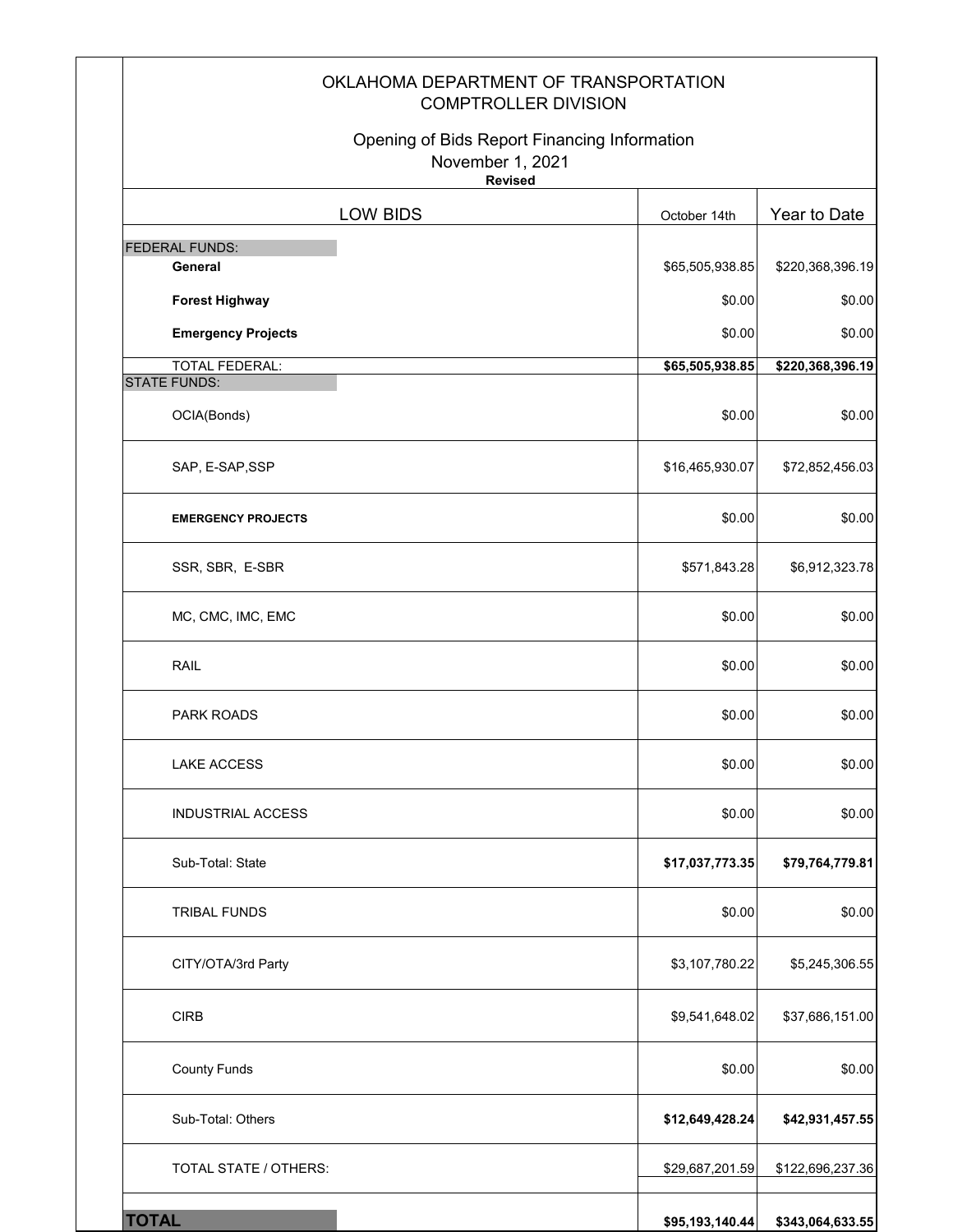# **Oklahoma Department of Transportation Preliminary Bid Opening Report - October 14, 2021, 10:30 A.M.**

|                             |                                                                                                                                                                  | Federal                            | <b>State</b> | Other                                               | Total     |
|-----------------------------|------------------------------------------------------------------------------------------------------------------------------------------------------------------|------------------------------------|--------------|-----------------------------------------------------|-----------|
|                             |                                                                                                                                                                  |                                    | 38,554.16    |                                                     | 38,554.16 |
| Call Order: 110             | <b>Calendar Days: 10</b>                                                                                                                                         |                                    |              | Division: 3                                         |           |
| <b>Contract ID: 210270</b>  |                                                                                                                                                                  | <b>Project Length: 0.031 miles</b> |              | <b>Planholders: 4</b>                               |           |
| J/P No.: 35388(04)          |                                                                                                                                                                  | Project No.: SAP-214N(116)ES       |              | <b>Bidders: 3</b>                                   |           |
| <b>Counties: CLEVELAND</b>  |                                                                                                                                                                  |                                    |              |                                                     |           |
|                             | SH-9: REPAIR VEHICLE IMPACT DAMAGE OVER<br>US-77, 4.1 MILES EAST OF I-35 IN NORMAN.<br>PROJECT LENGTH = $0.000$ MILE<br><b>Designed by: ODOT BRIDGE DIVISION</b> |                                    |              |                                                     |           |
| <b>Engineer's Estimate:</b> | <b>Total Bid</b><br>\$35,180.20                                                                                                                                  | % of Est.                          |              |                                                     |           |
| Low Bid Amount:             | \$38,554.16                                                                                                                                                      | 109.59                             |              | <b>BUILT RIGHT CONSTRUCTION, LLC</b><br>SAVANNA, OK |           |
| <b>Other Bid Amounts:</b>   | \$48,026.00                                                                                                                                                      | 136.51                             |              | LOGOS CONSTRUCTION CO., LLC                         |           |
|                             | \$48,757.16                                                                                                                                                      | 138.59                             |              | GIBSON & ASSOCIATES, INC.                           |           |

#### **Non-Bidding Planholders**

B & B CONSTRUCTION SERVICE J.T., INC.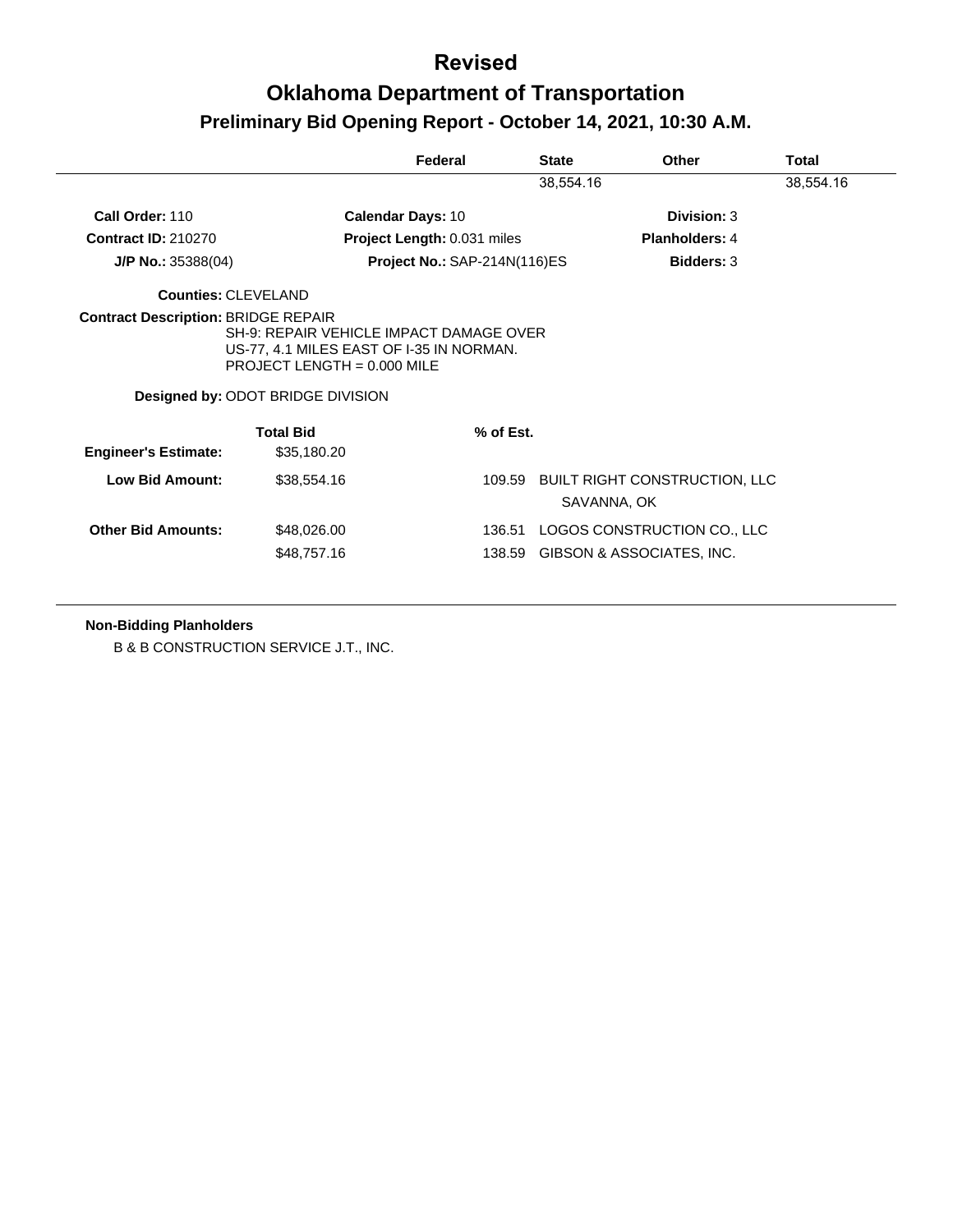## **Revised Oklahoma Department of Transportation Preliminary Bid Opening Report - October 14, 2021, 10:30 A.M.**

|                             |                                                                                                                                                      | Federal                             | <b>State</b> | Other                                               | <b>Total</b> |
|-----------------------------|------------------------------------------------------------------------------------------------------------------------------------------------------|-------------------------------------|--------------|-----------------------------------------------------|--------------|
|                             |                                                                                                                                                      |                                     | 234,091.60   |                                                     | 234,091.60   |
| Call Order: 112             | <b>Calendar Days: 30</b>                                                                                                                             |                                     |              | Division: 7                                         |              |
| <b>Contract ID: 210301</b>  |                                                                                                                                                      | <b>Project Length: 0.034 miles</b>  |              | Planholders: 6                                      |              |
| $J/P$ No.: 35839(04)        |                                                                                                                                                      | <b>Project No.: SAP-4400(098)ES</b> |              | <b>Bidders: 2</b>                                   |              |
| <b>Counties: COTTON</b>     |                                                                                                                                                      |                                     |              |                                                     |              |
| Designed by:                | COUNTY ROAD (EW-199): REPAIR VEHICLE<br><b>IMPACT DAMAGE OVER I-44, 2.1 MILES</b><br>NORTH OF THE TEXAS STATE LINE.<br>PROJECT LENGTH = $0.00$ MILES |                                     |              |                                                     |              |
|                             | <b>Total Bid</b>                                                                                                                                     | % of Est.                           |              |                                                     |              |
| <b>Engineer's Estimate:</b> | \$263,211.00                                                                                                                                         |                                     |              |                                                     |              |
| Low Bid Amount:             | \$234,091.60                                                                                                                                         | 88.94                               |              | <b>BUILT RIGHT CONSTRUCTION, LLC</b><br>SAVANNA, OK |              |
| <b>Other Bid Amounts:</b>   | \$274,616.80                                                                                                                                         |                                     |              | 104.33 K & R BUILDERS, INC.                         |              |

#### **Non-Bidding Planholders**

LOGOS CONSTRUCTION CO., LLC PBX CORPORATION SEWELL BROS., INC. B & B CONSTRUCTION SERVICE J.T., INC.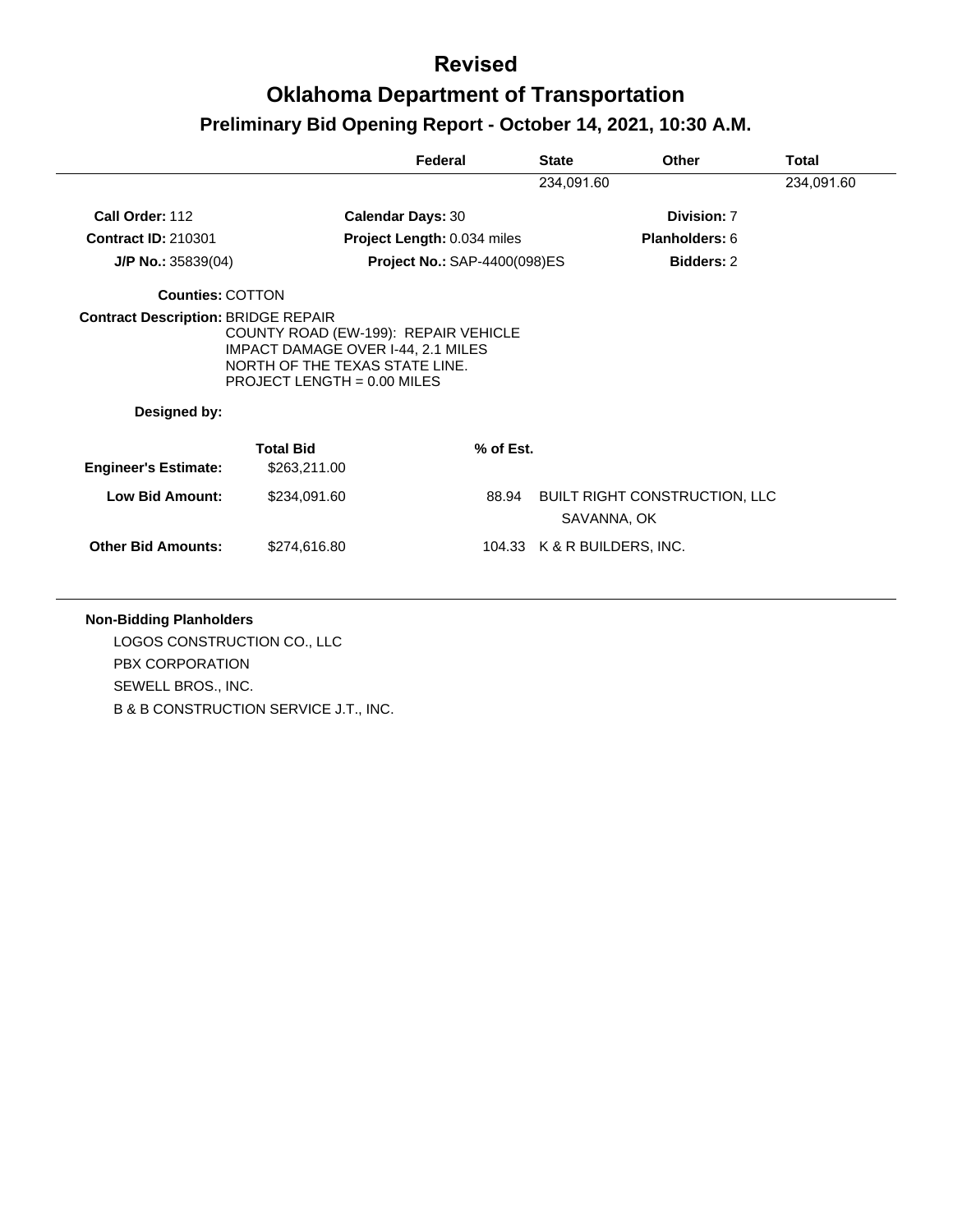# **Oklahoma Department of Transportation Preliminary Bid Opening Report - October 14, 2021, 10:30 A.M.**

|                                                    |                                                                                                                                                                     | Federal                      | <b>State</b> | <b>Other</b>                                      | Total        |
|----------------------------------------------------|---------------------------------------------------------------------------------------------------------------------------------------------------------------------|------------------------------|--------------|---------------------------------------------------|--------------|
|                                                    |                                                                                                                                                                     | 1,112,004.61                 | 278,001.15   |                                                   | 1,390,005.76 |
| Call Order: 115                                    |                                                                                                                                                                     | <b>Calendar Days: 150</b>    |              | Division: 8                                       |              |
| <b>Contract ID: 200277</b>                         |                                                                                                                                                                     | Project Length: 0.137 miles  |              | Planholders: 12                                   |              |
| $J/P$ No.: 29684(04)                               |                                                                                                                                                                     | Project No.: STP-219C(077)PM |              | <b>Bidders: 5</b>                                 |              |
| <b>Counties: CREEK</b>                             |                                                                                                                                                                     |                              |              |                                                   |              |
| <b>Contract Description: BRIDGE AND APPROACHES</b> | SH-16: OVER WEST SPRING CREEK, 6.5 MILES SOUTH<br>OF THE SH-33 JUNCTION NEAR SHAMROCK.<br>PROJECT LENGTH = $0.132$ MILE<br><b>Designed by: ODOT BRIDGE DIVISION</b> |                              |              |                                                   |              |
| <b>Engineer's Estimate:</b>                        | <b>Total Bid</b><br>\$2,056,854.60                                                                                                                                  | % of Est.                    |              |                                                   |              |
| <b>Low Bid Amount:</b>                             | \$1,390,005.76                                                                                                                                                      | 67.58                        |              | BRIDGECO CONTRACTORS, INC.<br><b>WELLSTON, OK</b> |              |
| <b>Other Bid Amounts:</b>                          | \$1,491,646.90                                                                                                                                                      | 72.52                        |              | <b>GRADE LINE CONSTRUCTION, LLC</b>               |              |
|                                                    | \$1,690,773.25                                                                                                                                                      | 82.20                        |              | <b>Treas Construction Inc.</b>                    |              |
|                                                    | \$1,794,626.90                                                                                                                                                      | 87.25                        |              | DOWNEY CONTRACTING, LLC                           |              |
|                                                    | \$2,562,488.40                                                                                                                                                      | 124.58                       |              | Timber Wolf Excavating, LLC                       |              |

#### **Non-Bidding Planholders**

SAC Services, Inc. BECCO CONTRACTORS, INC. BUILT RIGHT CONSTRUCTION, LLC H & G Paving Contractors Inc. WYATT CONTRACTING, INC. FRONTIER BRIDGE, INC. CONCRETE SERVICES CORPORATION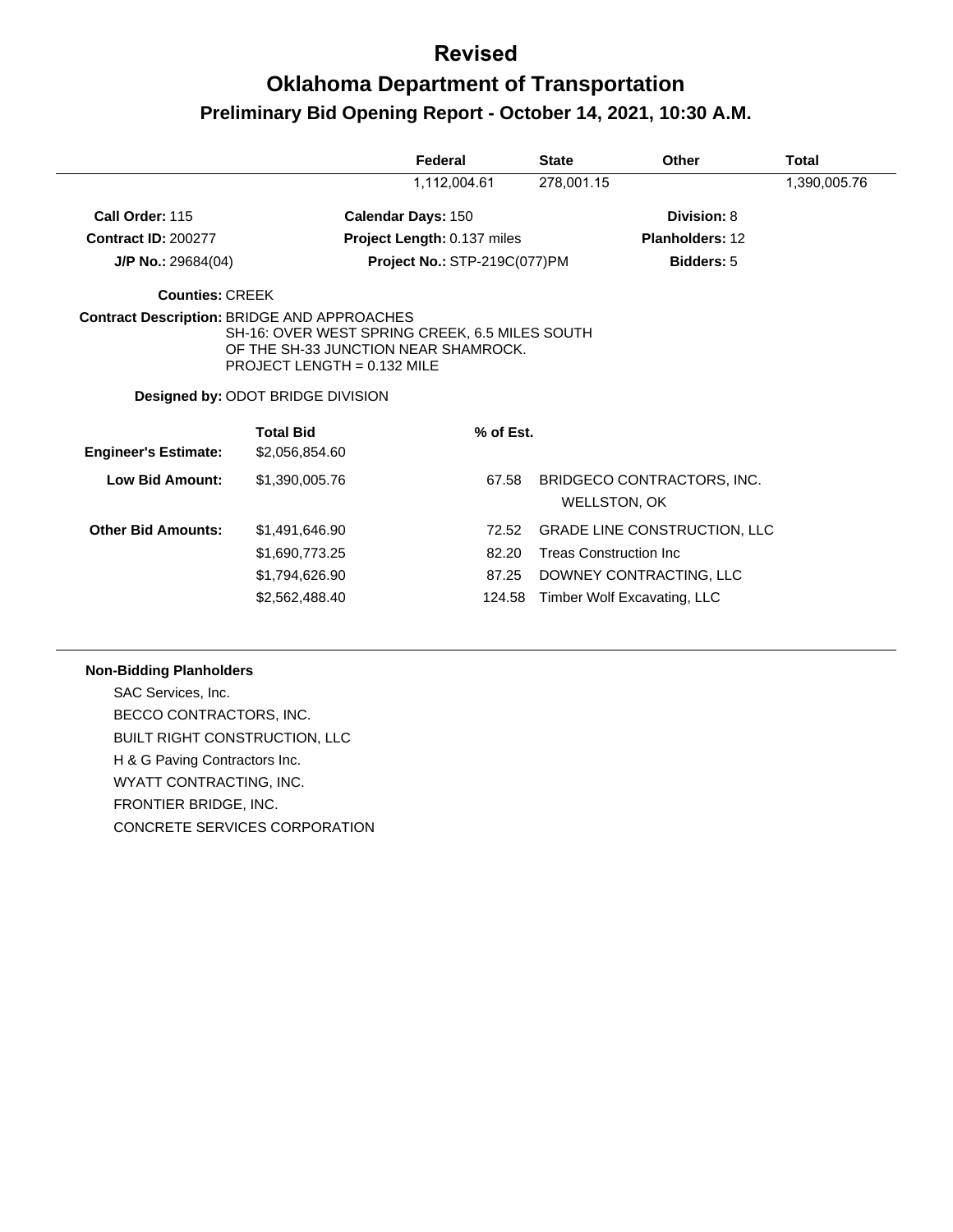### **Revised Oklahoma Department of Transportation Preliminary Bid Opening Report - October 14, 2021, 10:30 A.M.**

|                             |                                                                                                                                                                      | Federal                      | <b>State</b> | <b>Other</b>                  | <b>Total</b> |
|-----------------------------|----------------------------------------------------------------------------------------------------------------------------------------------------------------------|------------------------------|--------------|-------------------------------|--------------|
|                             |                                                                                                                                                                      |                              | 571,843.28   |                               | 571,843.28   |
| Call Order: 120             | <b>Calendar Days: 90</b>                                                                                                                                             |                              |              | Division: 8                   |              |
| <b>Contract ID: 210271</b>  |                                                                                                                                                                      | Project Length: 0.071 miles  |              | <b>Planholders: 8</b>         |              |
| $J/P$ No.: 33799(04)        |                                                                                                                                                                      | Project No.: SBR-219C(087)SB |              | <b>Bidders: 4</b>             |              |
| <b>Counties: CREEK</b>      |                                                                                                                                                                      |                              |              |                               |              |
|                             | SH-66: OVER LITTLE DEEP FORK CREEK, 11 MILES EAST<br>OF THE SH-99 JUNCTION NEAR DEPEW.<br>PROJECT LENGTH = $0.071$ MILE<br>Designed by: MKEC ENGINEERING CONSULTANTS |                              |              |                               |              |
|                             | <b>Total Bid</b>                                                                                                                                                     | % of Est.                    |              |                               |              |
| <b>Engineer's Estimate:</b> | \$814,614.00                                                                                                                                                         |                              |              |                               |              |
| Low Bid Amount:             | \$571,843.28                                                                                                                                                         | 70.20                        |              | PBX CORPORATION               |              |
|                             |                                                                                                                                                                      |                              |              | SAPULPA, OK                   |              |
| <b>Other Bid Amounts:</b>   | \$648,912.58                                                                                                                                                         | 79.66                        |              | CONCRETE SERVICES CORPORATION |              |
|                             |                                                                                                                                                                      |                              |              |                               |              |
|                             | \$758,888.28                                                                                                                                                         | 93.16                        |              | LOGOS CONSTRUCTION CO., LLC   |              |

#### **Non-Bidding Planholders**

B & B CONSTRUCTION SERVICE J.T., INC. BECCO CONTRACTORS, INC. BRIDGECO CONTRACTORS, INC. K & R BUILDERS, INC.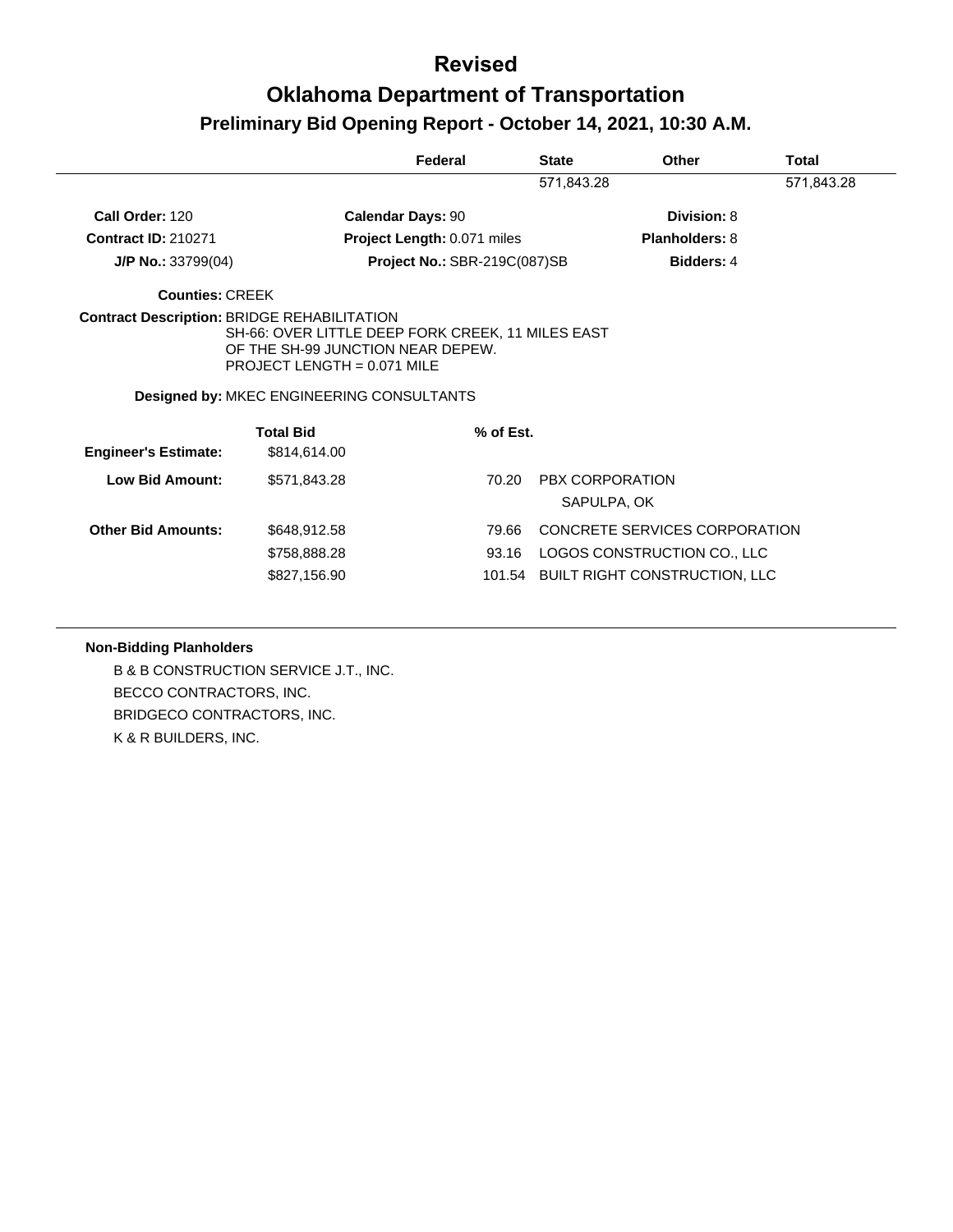## **Oklahoma Department of Transportation Preliminary Bid Opening Report - October 14, 2021, 10:30 A.M.**

|                                   |                                                                                                                                        | Federal                            | <b>State</b>    | <b>Other</b>                               | <b>Total</b> |
|-----------------------------------|----------------------------------------------------------------------------------------------------------------------------------------|------------------------------------|-----------------|--------------------------------------------|--------------|
|                                   |                                                                                                                                        | 1,229,433.56                       |                 | 293,016.00                                 | 1,522,449.56 |
| Call Order: 125                   |                                                                                                                                        | <b>Calendar Days: 190</b>          |                 | Division: 5                                |              |
| <b>Contract ID: 210272</b>        |                                                                                                                                        | <b>Project Length: 0.628 miles</b> |                 | <b>Planholders: 9</b>                      |              |
| $J/P$ No.: 32999(04)<br>34113(04) | Project No.: TAP-220D(070)TP                                                                                                           |                                    | TAP-220F(083)TP | <b>Bidders: 4</b>                          |              |
| <b>Counties: CUSTER</b>           |                                                                                                                                        |                                    |                 |                                            |              |
| Designed by: R.L. SHEARS          | AND SIDEWALKS) CITY STREET (MAIN STREET): FROM FRISCO<br>STREET, EXTEND NORTH IN THE CITY OF THOMAS.<br>PROJECT LENGTH = $0.6279$ MILE |                                    |                 |                                            |              |
| <b>Engineer's Estimate:</b>       | <b>Total Bid</b><br>\$1,377,665.16                                                                                                     |                                    | % of Est.       |                                            |              |
| <b>Low Bid Amount:</b>            | \$1,522,449.56                                                                                                                         |                                    | 110.51          | SCHIRALLI CONSTRUCTION CORP.<br>WILSON, OK |              |
| <b>Other Bid Amounts:</b>         | \$1,709,500.00                                                                                                                         |                                    | 124.09          | CROSSLAND HEAVY CONTRACTORS INC.           |              |
|                                   | \$2,559,187.58                                                                                                                         |                                    | 185.76          | TOM HUDSON PAVING, INC.                    |              |
|                                   | \$2,844,123.81                                                                                                                         |                                    |                 | 206.45 DOWNEY CONTRACTING, LLC             |              |
|                                   |                                                                                                                                        |                                    |                 | (B)                                        |              |

#### **Non-Bidding Planholders**

RUDY CONSTRUCTION CO. SAC Services, Inc. LOPP CONSTRUCTION, LLC REDLANDS CONTRACTING, LLC HASKELL LEMON CONSTRUCTION CO.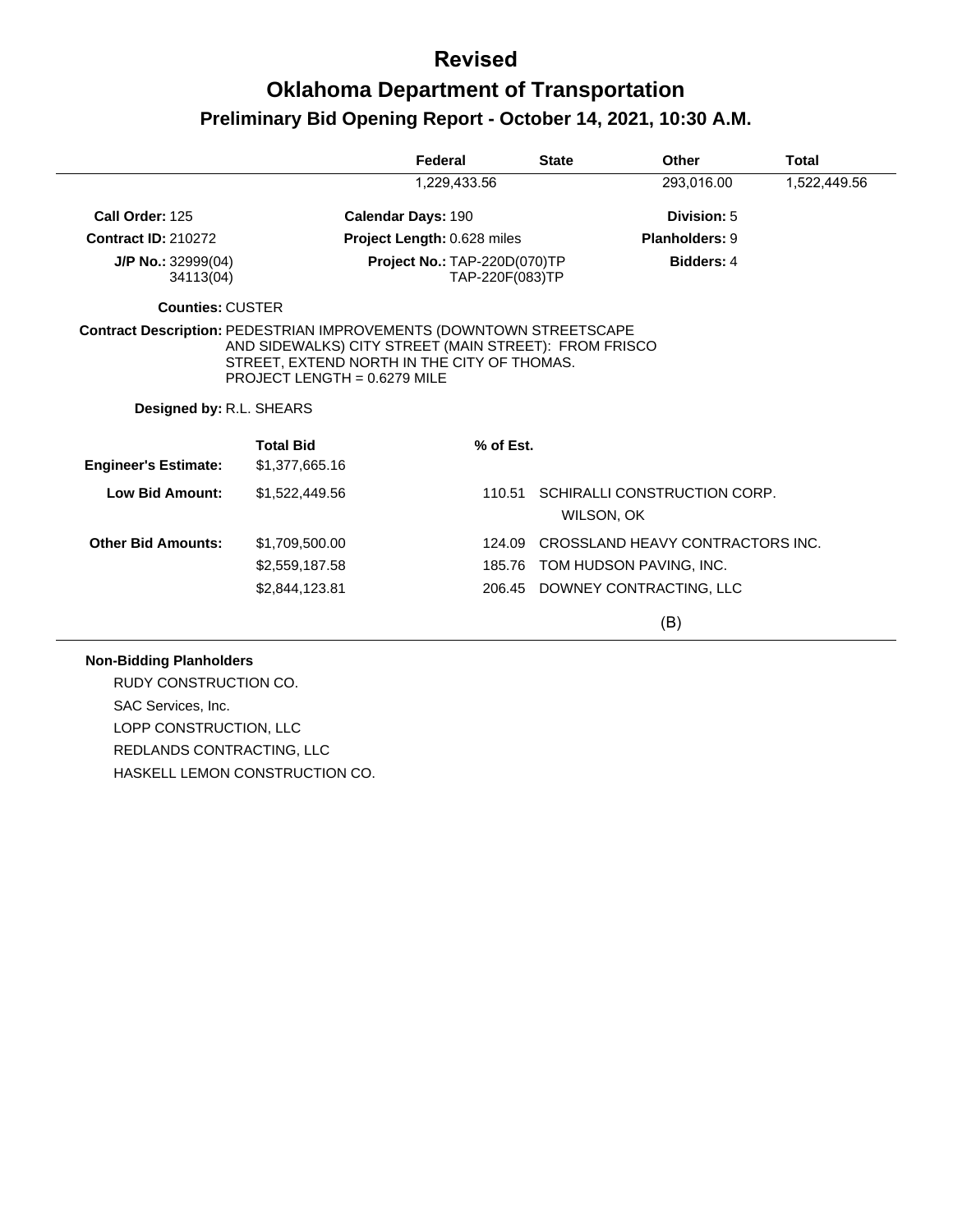# **Oklahoma Department of Transportation Preliminary Bid Opening Report - October 14, 2021, 10:30 A.M.**

|                             |                                                                                                                                                                                               | Federal                            | <b>State</b>             | <b>Other</b>                       | Total         |
|-----------------------------|-----------------------------------------------------------------------------------------------------------------------------------------------------------------------------------------------|------------------------------------|--------------------------|------------------------------------|---------------|
|                             |                                                                                                                                                                                               | 10,187,350.64                      | 2,546,837.66             |                                    | 12,734,188.30 |
| Call Order: 130             | <b>Calendar Days: 325</b>                                                                                                                                                                     |                                    |                          | Division: 5                        |               |
| <b>Contract ID: 210231</b>  |                                                                                                                                                                                               | <b>Project Length: 3.097 miles</b> |                          | <b>Planholders: 5</b>              |               |
| $J/P$ No.: 17671(13)        |                                                                                                                                                                                               | Project No.: NHPP-017N(077)PM      |                          | <b>Bidders: 3</b>                  |               |
| <b>Counties: DEWEY</b>      |                                                                                                                                                                                               |                                    |                          |                                    |               |
| <b>Designed by: JACOBS</b>  | <b>Contract Description: GRADE, DRAIN, AND SURFACE</b><br>US-270: FROM 5.1 MILES SOUTHEAST OF THE<br>SH-51 JUNCTION, EXTEND SOUTHEAST<br>NEAR OAKWOOD.<br><b>PROJECT LENGTH = 3.097 MILES</b> |                                    |                          |                                    |               |
|                             | <b>Total Bid</b>                                                                                                                                                                              | % of Est.                          |                          |                                    |               |
| <b>Engineer's Estimate:</b> | \$13,850,942.50                                                                                                                                                                               |                                    |                          |                                    |               |
| <b>Low Bid Amount:</b>      | \$12,734,188.30                                                                                                                                                                               | 91.94                              | ENID, OK                 | THE CUMMINS CONSTRUCTION CO., INC. |               |
| <b>Other Bid Amounts:</b>   | \$13,390,787.30                                                                                                                                                                               | 96.68                              | J & R SAND COMPANY, INC. |                                    |               |
|                             | \$14,164,385.73                                                                                                                                                                               | 102.26                             |                          | CORNELL CONSTRUCTION COMPANY, INC. |               |

#### **Non-Bidding Planholders**

ROBINSON CONSTRUCTION, LLC HASKELL LEMON CONSTRUCTION CO.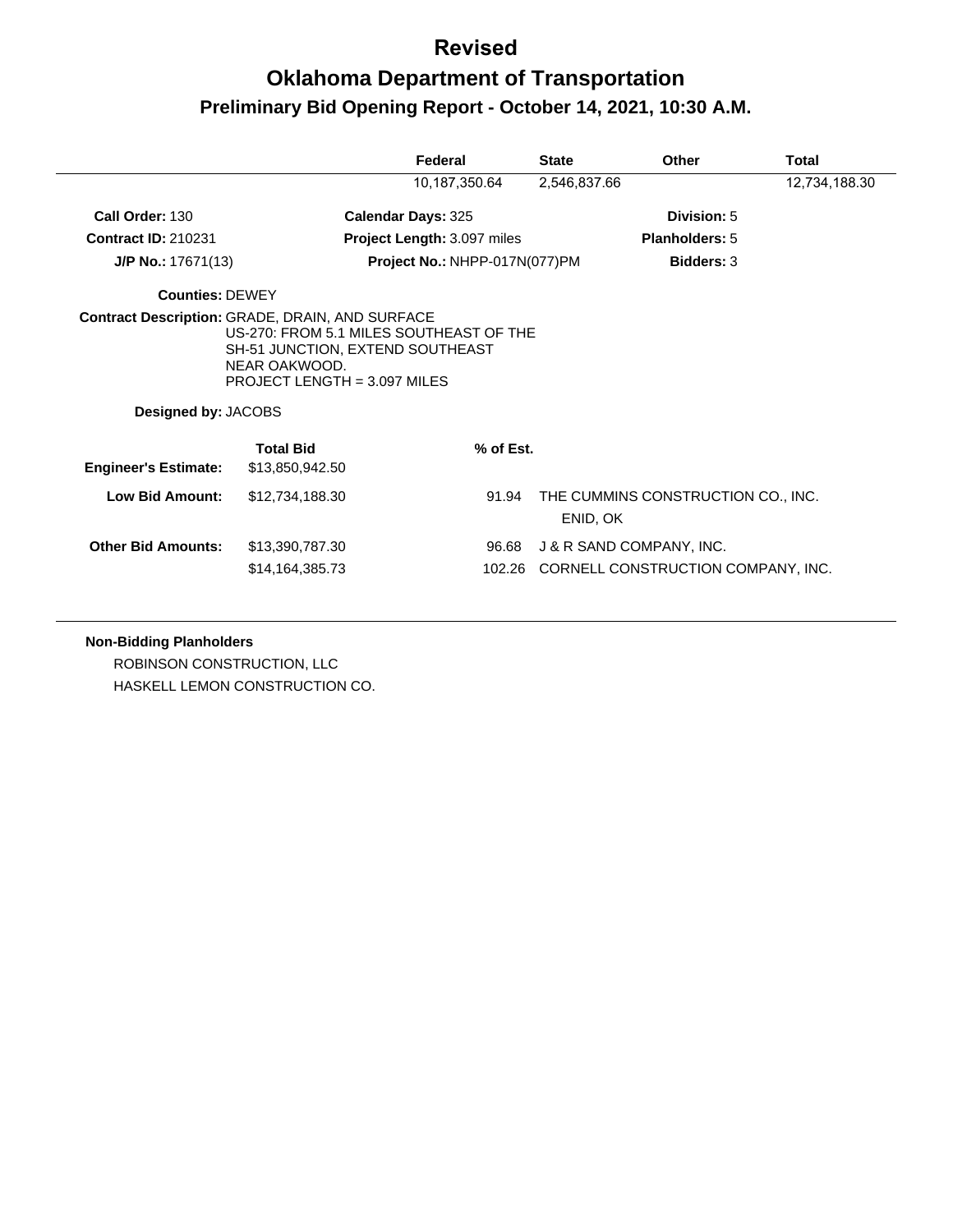# **Oklahoma Department of Transportation Preliminary Bid Opening Report - October 14, 2021, 10:30 A.M.**

|                                                    |                                                                                                                             | Federal                      | <b>State</b>            | <b>Other</b>                   | Total      |
|----------------------------------------------------|-----------------------------------------------------------------------------------------------------------------------------|------------------------------|-------------------------|--------------------------------|------------|
|                                                    |                                                                                                                             | 250,628.00                   |                         | 436,227.80                     | 686,855.80 |
| Call Order: 135                                    |                                                                                                                             | <b>Calendar Days: 120</b>    |                         | Division: 6                    |            |
| <b>Contract ID: 210273</b>                         |                                                                                                                             | Project Length: 0.208 miles  |                         | <b>Planholders: 7</b>          |            |
| $J/P$ No.: 31128(04)                               |                                                                                                                             | Project No.: STP-223D(022)Cl |                         | Bidders: 7                     |            |
| <b>Counties: ELLIS</b>                             |                                                                                                                             |                              |                         |                                |            |
| <b>Contract Description: BRIDGE AND APPROACHES</b> | COUNTY ROAD (NS-181): OVER OTTER CREEK, 0.7 MILES SOUTH OF THE HARPER<br><b>COUNTY LINE.</b><br>PROJECT LENGTH = 0.208 MILE |                              |                         |                                |            |
|                                                    | <b>Designed by: CIRCUIT ENGINEERING DISTRICT #8</b>                                                                         |                              |                         |                                |            |
|                                                    | <b>Total Bid</b>                                                                                                            | % of Est.                    |                         |                                |            |
| <b>Engineer's Estimate:</b>                        | \$934,801.62                                                                                                                |                              |                         |                                |            |
| <b>Low Bid Amount:</b>                             | \$686,855.80                                                                                                                | 73.48                        |                         | LOPP CONSTRUCTION, LLC         |            |
|                                                    |                                                                                                                             |                              |                         | STILLWATER, OK                 |            |
| <b>Other Bid Amounts:</b>                          | \$854,730.60                                                                                                                | 91.43                        |                         | SEWELL BROS., INC.             |            |
|                                                    | \$859,329.84                                                                                                                | 91.93                        |                         | K & R BUILDERS, INC.           |            |
|                                                    | \$885,895.40                                                                                                                | 94.77                        | <b>RRY SERVICES LLC</b> |                                |            |
|                                                    | \$925,226.00                                                                                                                | 98.98                        |                         | HASKELL LEMON CONSTRUCTION CO. |            |
|                                                    | \$975,197.36                                                                                                                | 104.32                       |                         | WYATT CONTRACTING, INC.        |            |
|                                                    | \$2,087,478.24                                                                                                              | 223.31                       |                         | DOWNEY CONTRACTING, LLC        |            |
|                                                    |                                                                                                                             |                              |                         | (D)                            |            |

**Non-Bidding Planholders**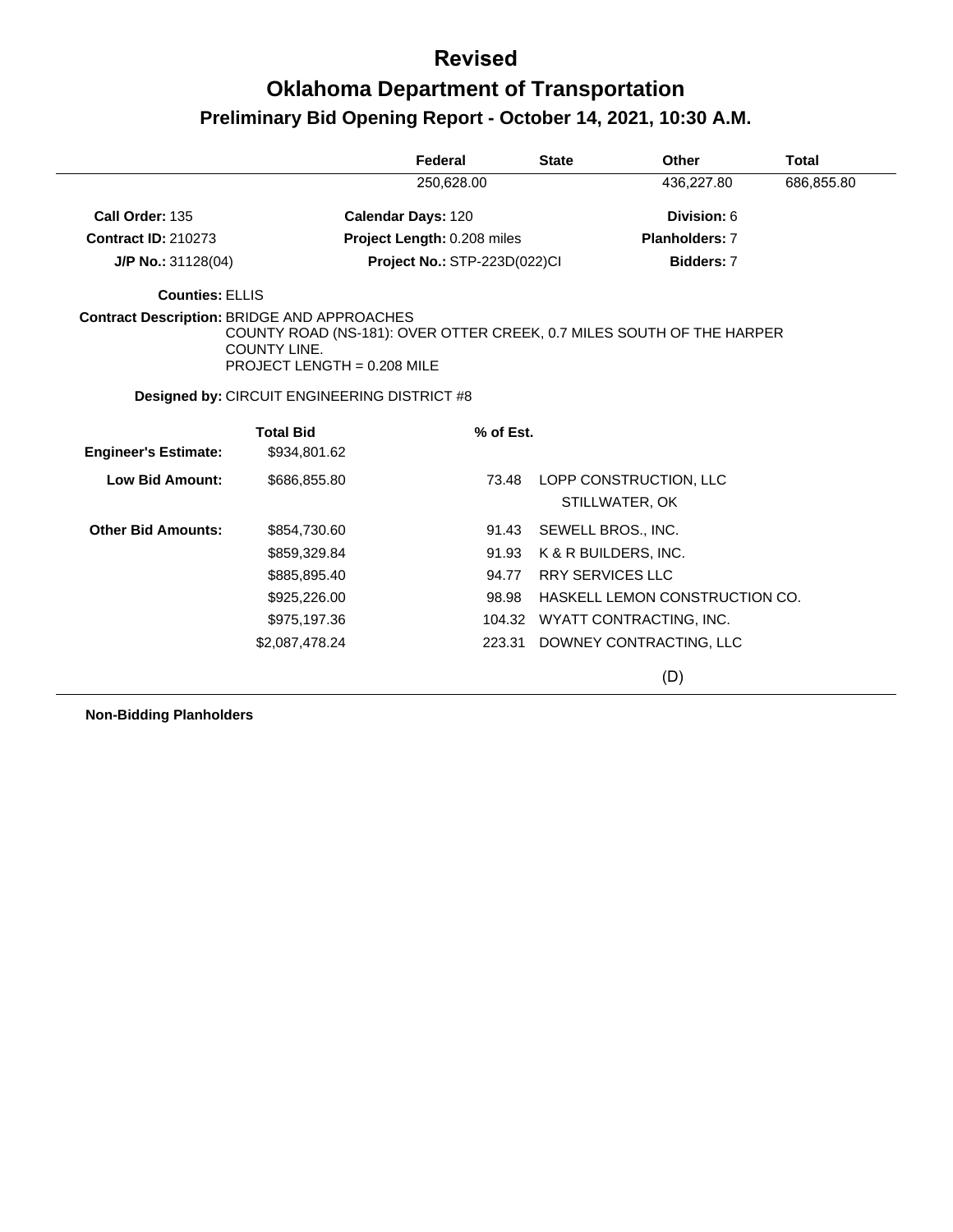# **Oklahoma Department of Transportation Preliminary Bid Opening Report - October 14, 2021, 10:30 A.M.**

|                             |                                                                                                               | Federal                       | <b>State</b> | Other                                     | Total        |
|-----------------------------|---------------------------------------------------------------------------------------------------------------|-------------------------------|--------------|-------------------------------------------|--------------|
|                             |                                                                                                               |                               |              | 3,839,213.08                              | 3,839,213.08 |
| Call Order: 140             |                                                                                                               | <b>Calendar Days: 150</b>     |              | Division: 5                               |              |
| <b>Contract ID: 210274</b>  |                                                                                                               | Project Length: 3.982 miles   |              | <b>Planholders: 6</b>                     |              |
| $J/P$ No.: 30033(04)        |                                                                                                               | Project No.: CIRB-228C(023)RB |              | <b>Bidders: 2</b>                         |              |
| <b>Counties: GREER</b>      |                                                                                                               |                               |              |                                           |              |
|                             | COUNTY ROAD (EW-135): FROM THE US-283 JUNCTION,<br>EXTEND EAST NEAR WILLOW.<br>PROJECT LENGTH = $3.982$ MILES |                               |              |                                           |              |
| Designed by: CED7           |                                                                                                               |                               |              |                                           |              |
| <b>Engineer's Estimate:</b> | <b>Total Bid</b><br>\$4,223,913.70                                                                            | % of Est.                     |              |                                           |              |
| <b>Low Bid Amount:</b>      | \$3,839,213.08                                                                                                | 90.89                         |              | CASWELL CONTRACTING, INC.<br>ELK CITY, OK |              |
| <b>Other Bid Amounts:</b>   | \$4,106,312.25                                                                                                | 97.22                         |              | SEWELL BROS., INC.                        |              |

#### **Non-Bidding Planholders**

CORNELL CONSTRUCTION COMPANY, INC. THE CUMMINS CONSTRUCTION CO., INC. CIRCLE S PAVING CO., INC. SCHIRALLI CONSTRUCTION CORP.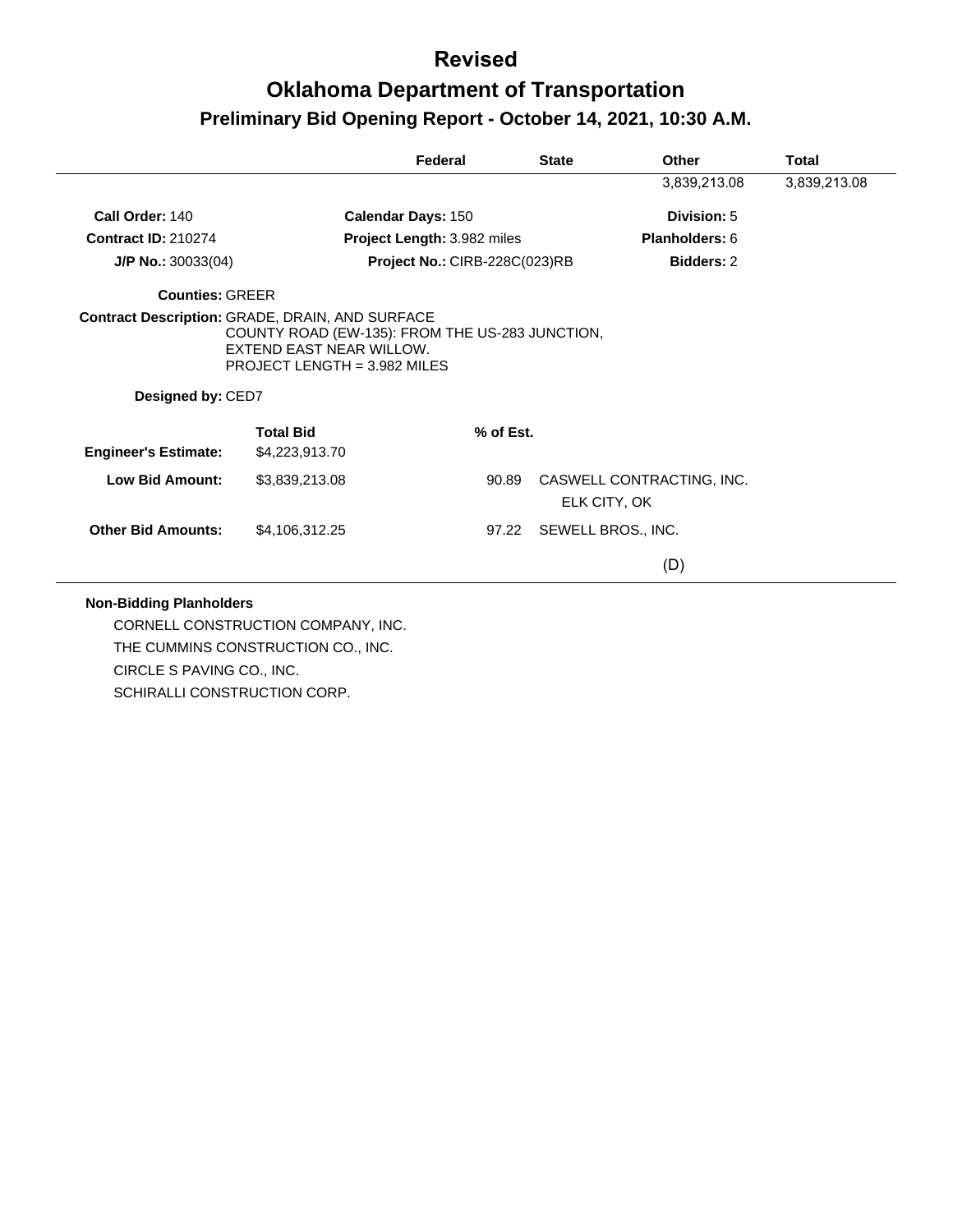## **Oklahoma Department of Transportation Preliminary Bid Opening Report - October 14, 2021, 10:30 A.M.**

|                                                                  |                                                                                                                                                                                                                   | Federal                      |           | <b>State</b> | Other                                    | Total      |
|------------------------------------------------------------------|-------------------------------------------------------------------------------------------------------------------------------------------------------------------------------------------------------------------|------------------------------|-----------|--------------|------------------------------------------|------------|
|                                                                  |                                                                                                                                                                                                                   | 130,266.20                   |           |              |                                          | 130,266.20 |
| Call Order: 145                                                  |                                                                                                                                                                                                                   | <b>Calendar Days: 45</b>     |           |              | Division: 4                              |            |
| <b>Contract ID: 210275</b>                                       |                                                                                                                                                                                                                   | Project Length: 0.200 miles  |           |              | Planholders: 4                           |            |
| $J/P$ No.: 33779(04)                                             |                                                                                                                                                                                                                   | Project No.: STP-237B(068)AD |           |              | <b>Bidders: 3</b>                        |            |
| <b>Counties: KINGFISHER</b>                                      |                                                                                                                                                                                                                   |                              |           |              |                                          |            |
| <b>Contract Description: PEDESTRIAN IMPROVEMENTS (SIDEWALKS)</b> | US-81/SH-33: US-81, FROM DON BLANDING<br>AVENUE, EXTEND NORTH. SH-33, FROM S<br>6TH STREET EXTEND EAST IN THE<br>CITY OF KINGFISHER.<br>PROJECT LENGTH = $0.200$ MILES<br>Designed by: CABBINESS ENGINEERING, LLC |                              |           |              |                                          |            |
|                                                                  | <b>Total Bid</b>                                                                                                                                                                                                  |                              | % of Est. |              |                                          |            |
| <b>Engineer's Estimate:</b>                                      | \$165,423.45                                                                                                                                                                                                      |                              |           |              |                                          |            |
| Low Bid Amount:                                                  | \$130,266.20                                                                                                                                                                                                      |                              | 78.75     |              | LOPP CONSTRUCTION, LLC<br>STILLWATER, OK |            |
| <b>Other Bid Amounts:</b>                                        | \$157,667.33                                                                                                                                                                                                      |                              | 95.31     |              | TOM HUDSON PAVING, INC.                  |            |
|                                                                  | \$197,687.00                                                                                                                                                                                                      |                              | 119.50    |              | RUDY CONSTRUCTION CO.                    |            |
|                                                                  |                                                                                                                                                                                                                   |                              |           |              |                                          |            |

**Non-Bidding Planholders**

PARATHON CONSTRUCTION, LLC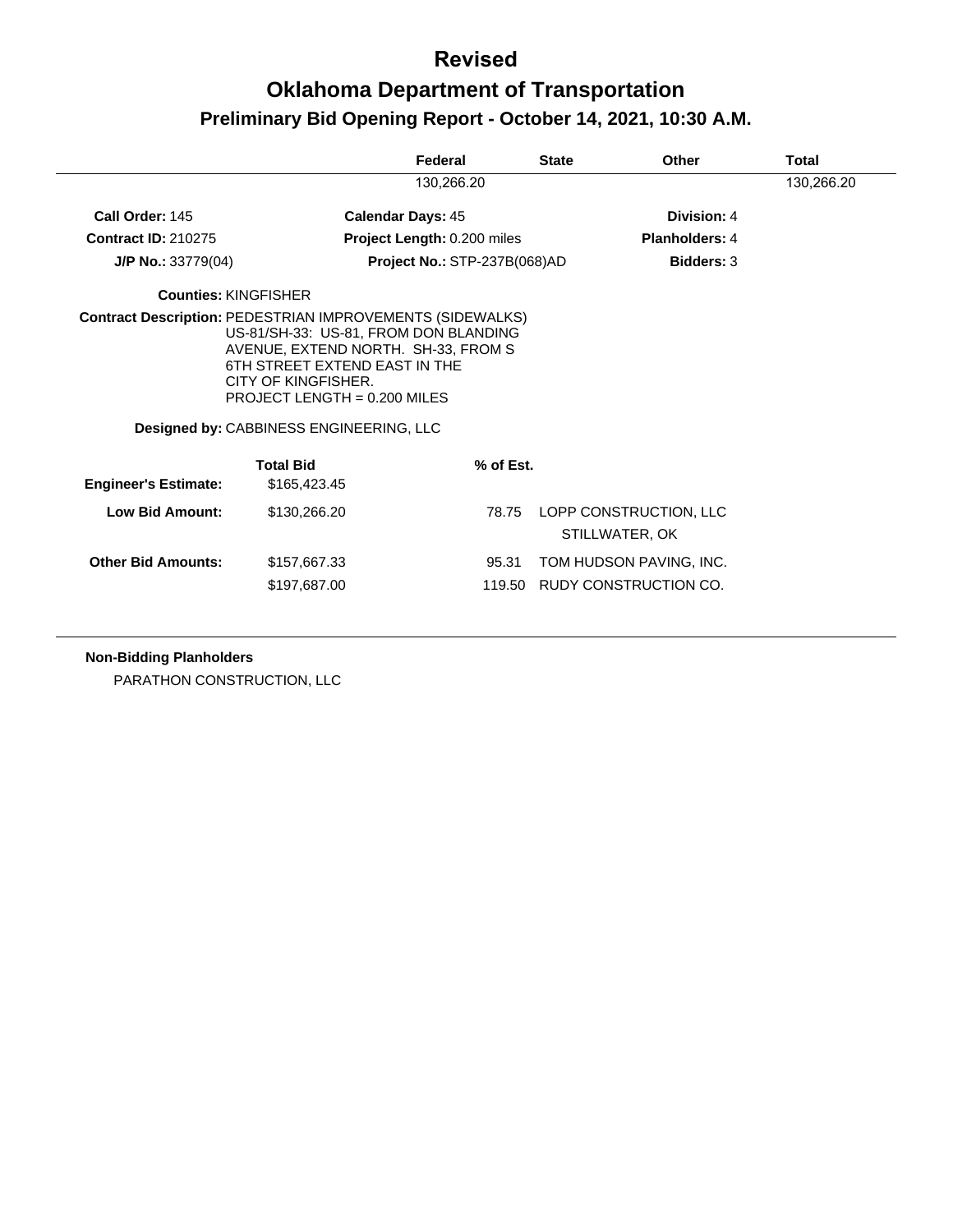### **Oklahoma Department of Transportation Preliminary Bid Opening Report - October 14, 2021, 10:30 A.M.**

|                                                        |                                                                                                                                                                                                                        | Federal                       | <b>State</b> | <b>Other</b>                           | Total        |
|--------------------------------------------------------|------------------------------------------------------------------------------------------------------------------------------------------------------------------------------------------------------------------------|-------------------------------|--------------|----------------------------------------|--------------|
|                                                        |                                                                                                                                                                                                                        |                               |              | 5,082,335.98                           | 5,082,335.98 |
| Call Order: 150                                        |                                                                                                                                                                                                                        | <b>Calendar Days: 220</b>     |              | Division: 2                            |              |
| <b>Contract ID: 210276</b>                             |                                                                                                                                                                                                                        | Project Length: 3.983 miles   |              | <b>Planholders: 4</b>                  |              |
| $J/P$ No.: 31233(04)                                   |                                                                                                                                                                                                                        | Project No.: CIRB-239C(037)RB |              | <b>Bidders: 3</b>                      |              |
| <b>Counties: LATIMER</b>                               |                                                                                                                                                                                                                        |                               |              |                                        |              |
| <b>Contract Description: GRADE, DRAIN, AND SURFACE</b> | COUNTY ROAD (CRAVENS ROAD/EW-146): FROM 4.8 MILES EAST<br>OF THE SH-2 JUNCTION, EXTEND EAST NEAR WILBURTON.<br>PROJECT LENGTH = 3.983 MILES<br><b>Designed by: CIRCUIT ENGINEERING DISTRICT #3</b><br><b>Total Bid</b> | % of Est.                     |              |                                        |              |
| <b>Engineer's Estimate:</b>                            | \$4,787,656.10                                                                                                                                                                                                         |                               |              |                                        |              |
| <b>Low Bid Amount:</b>                                 | \$5,082,335.98                                                                                                                                                                                                         |                               |              | 106.15 APAC-CENTRAL, INC.<br>TULSA, OK |              |
| <b>Other Bid Amounts:</b>                              | \$5,416,572.87                                                                                                                                                                                                         |                               |              | 113.14 ROBINSON CONSTRUCTION, LLC      |              |
|                                                        | \$5,649,990.75                                                                                                                                                                                                         |                               |              | 118.01 BUILT RIGHT CONSTRUCTION, LLC   |              |
|                                                        |                                                                                                                                                                                                                        |                               |              | (D)                                    |              |

#### **Non-Bidding Planholders**

H & G Paving Contractors Inc.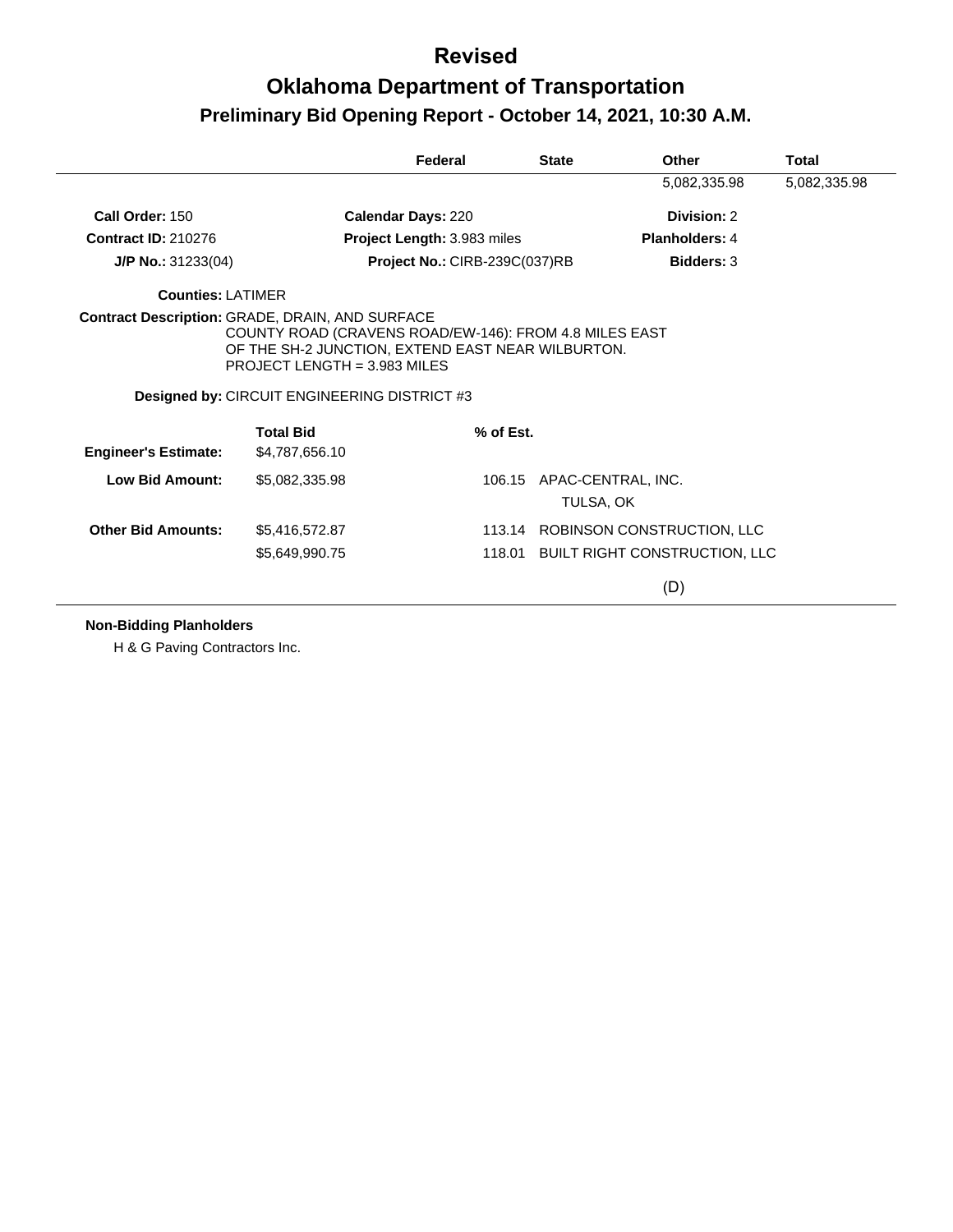# **Oklahoma Department of Transportation Preliminary Bid Opening Report - October 14, 2021, 10:30 A.M.**

|                                                    |                                                                                                                           | Federal                      | <b>State</b> | <b>Other</b>                                                 | Total        |
|----------------------------------------------------|---------------------------------------------------------------------------------------------------------------------------|------------------------------|--------------|--------------------------------------------------------------|--------------|
|                                                    |                                                                                                                           | 2,388,933.42                 |              | 597,233.36                                                   | 2,986,166.78 |
| Call Order: 152                                    |                                                                                                                           | Calendar Days: 180           |              | Division: 3                                                  |              |
| <b>Contract ID: 210298</b>                         |                                                                                                                           | Project Length: 0.259 miles  |              | Planholders: 13                                              |              |
| $J/P$ No.: 31879(04)                               |                                                                                                                           | Project No.: STP-241C(079)PM |              | <b>Bidders: 8</b>                                            |              |
| <b>Counties: LINCOLN</b>                           |                                                                                                                           |                              |              |                                                              |              |
| <b>Contract Description: BRIDGE AND APPROACHES</b> | SH-102: OVER EAST CAPTAIN CREEK, 2.8 MILES SOUTH<br>OF THE SH-66 JUNCTION NEAR WELLSTON.<br>PROJECT LENGTH = $0.245$ MILE |                              |              |                                                              |              |
|                                                    | <b>Designed by: ODOT BRIDGE DIVISION</b>                                                                                  |                              |              |                                                              |              |
| <b>Engineer's Estimate:</b>                        | <b>Total Bid</b><br>\$3,732,431.49                                                                                        | % of Est.                    |              |                                                              |              |
| <b>Low Bid Amount:</b>                             | \$2,986,166.78                                                                                                            | 80.01                        |              | <b>Treas Construction Inc.</b><br>Coalgate, OK               |              |
| <b>Other Bid Amounts:</b>                          | \$2,996,364.56                                                                                                            | 80.28                        |              | BRIDGECO CONTRACTORS, INC.                                   |              |
|                                                    | \$2,999,373.90                                                                                                            | 80.36                        |              | HASKELL LEMON CONSTRUCTION CO.                               |              |
|                                                    | \$3,183,213.68                                                                                                            | 85.29                        |              | SAC Services, Inc.                                           |              |
|                                                    | \$3,185,478.00                                                                                                            | 85.35                        |              | MANHATTAN ROAD & BRIDGE COMPANY                              |              |
|                                                    | \$3,192,250.00                                                                                                            | 85.53                        |              | SILVER STAR CONSTRUCTION COMPANY, INC.                       |              |
|                                                    | \$3,747,528.12                                                                                                            | 100.40                       |              | DOWNEY CONTRACTING, LLC                                      |              |
|                                                    | \$3,995,461.20                                                                                                            | 107.05                       |              | ALLEN CONTRACTING, INC./SHELL CONSTRUCTION<br>CO., INC. (JV) |              |

#### **Non-Bidding Planholders**

FRONTIER BRIDGE, INC. BECCO CONTRACTORS, INC. SEWELL BROS., INC. WYATT CONTRACTING, INC. K & R BUILDERS, INC.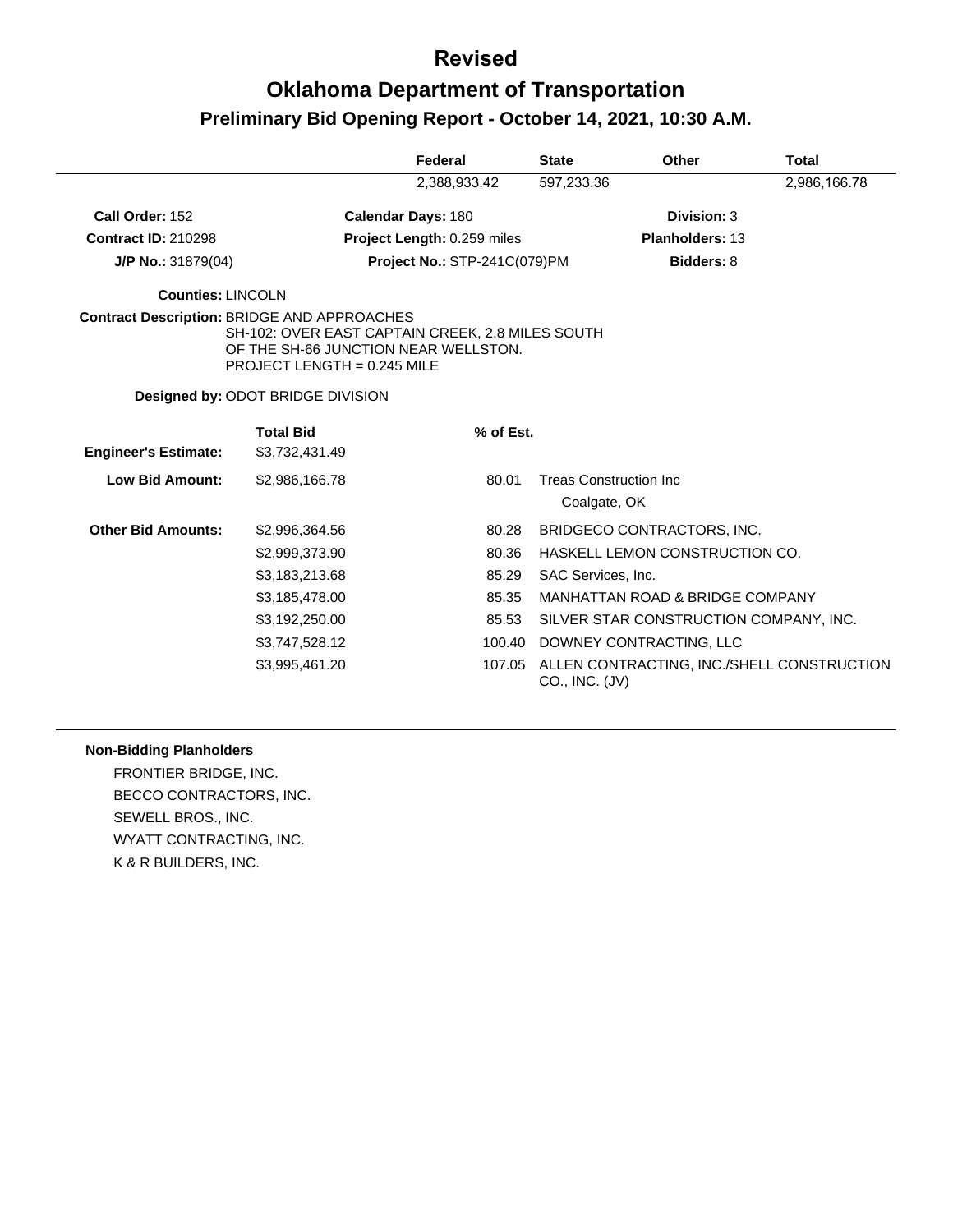## **Oklahoma Department of Transportation Preliminary Bid Opening Report - October 14, 2021, 10:30 A.M.**

|                             |                                                                                                                                                                                    | Federal                      | <b>State</b>        | <b>Other</b>                                  | <b>Total</b> |
|-----------------------------|------------------------------------------------------------------------------------------------------------------------------------------------------------------------------------|------------------------------|---------------------|-----------------------------------------------|--------------|
|                             |                                                                                                                                                                                    | 382,266.32                   |                     | 95,566.58                                     | 477,832.90   |
| Call Order: 155             |                                                                                                                                                                                    | <b>Calendar Days: 120</b>    |                     | Division: 3                                   |              |
| <b>Contract ID: 210277</b>  |                                                                                                                                                                                    | Project Length: 0.723 miles  |                     | <b>Planholders: 14</b>                        |              |
| J/P No.: 34104(04)          |                                                                                                                                                                                    | Project No.: TAP-241D(082)TP |                     | <b>Bidders: 9</b>                             |              |
| Counties: LINCOLN           |                                                                                                                                                                                    |                              |                     |                                               |              |
|                             | <b>Contract Description: PEDESTRIAN IMPROVEMENTS (SIDEWALKS)</b><br>CITY STREET (PARK ROAD): FROM PARK ROAD ELEMENTARY,<br>EXTEND EAST IN CHANDLER.<br>PROJECT LENGTH = 0.723 MILE |                              |                     |                                               |              |
|                             | Designed by: COWEN GROUP ENGINEERING                                                                                                                                               |                              |                     |                                               |              |
| <b>Engineer's Estimate:</b> | <b>Total Bid</b><br>\$676,239.00                                                                                                                                                   | % of Est.                    |                     |                                               |              |
| <b>Low Bid Amount:</b>      | \$477,832.90                                                                                                                                                                       | 70.66                        |                     | H & G Paving Contractors Inc.<br>Muskogee, OK |              |
| <b>Other Bid Amounts:</b>   | \$496,538.40                                                                                                                                                                       | 73.43                        |                     | RUDY CONSTRUCTION CO.                         |              |
|                             | \$517,948.67                                                                                                                                                                       | 76.59                        |                     | DOWNEY CONTRACTING, LLC                       |              |
|                             | \$536,509.60                                                                                                                                                                       | 79.34                        |                     | LOPP CONSTRUCTION, LLC                        |              |
|                             | \$544,184.75                                                                                                                                                                       | 80.47                        |                     | PARATHON CONSTRUCTION, LLC                    |              |
|                             | \$566,579.85                                                                                                                                                                       | 83.78                        |                     | <b>GRADE LINE CONSTRUCTION, LLC</b>           |              |
|                             | \$586,240.65                                                                                                                                                                       | 86.69                        | <b>CONSTRUCTION</b> | BRIGHT LIGHTING, INC. DBA BL TOWER            |              |
|                             | \$599,132.21                                                                                                                                                                       | 88.60                        |                     | SCHIRALLI CONSTRUCTION CORP.                  |              |
|                             | \$615,809.79                                                                                                                                                                       | 91.06                        |                     | BRIDGECO CONTRACTORS, INC.                    |              |
|                             |                                                                                                                                                                                    |                              |                     | (B)                                           |              |

#### **Non-Bidding Planholders**

CROSSLAND HEAVY CONTRACTORS INC. REDLANDS CONTRACTING, LLC BECCO CONTRACTORS, INC. HASKELL LEMON CONSTRUCTION CO. LOGOS CONSTRUCTION CO., LLC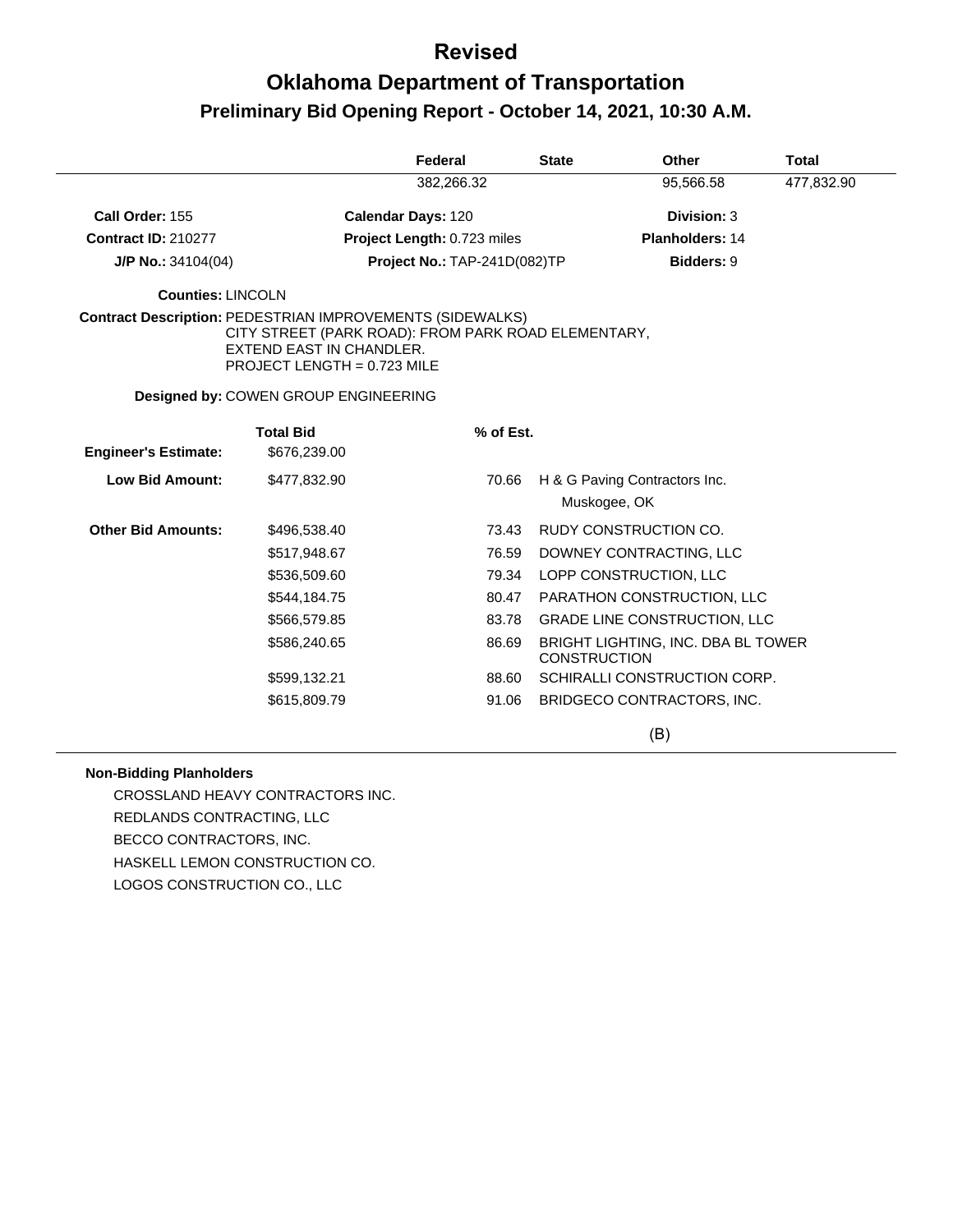# **Oklahoma Department of Transportation Preliminary Bid Opening Report - October 14, 2021, 10:30 A.M.**

|                             |                                                                                                                                                                                      | Federal                      | <b>State</b>                 | Other                                                | Total      |
|-----------------------------|--------------------------------------------------------------------------------------------------------------------------------------------------------------------------------------|------------------------------|------------------------------|------------------------------------------------------|------------|
|                             |                                                                                                                                                                                      | 175,878.53                   | 43,969.63                    |                                                      | 219,848.16 |
| Call Order: 160             |                                                                                                                                                                                      | Calendar Days: 60            |                              | Division: 3                                          |            |
| <b>Contract ID: 210278</b>  |                                                                                                                                                                                      | Project Length: 0.000 miles  |                              | <b>Planholders: 5</b>                                |            |
| $J/P$ No.: 35334(04)        |                                                                                                                                                                                      | Project No.: STP-NBIP(536)3B |                              | <b>Bidders: 4</b>                                    |            |
|                             | <b>Counties: GARVIN, LINCOLN</b>                                                                                                                                                     |                              |                              |                                                      |            |
|                             | US-177/SH-29: OVER QUAPAW CREEK, EAST ROCK CREEK, AND<br>WEST ROCK CREEK, AT MULTIPLE LOCATIONS IN DIVISION III.<br>PROJECT LENGTH = 0.000 MILE<br>Designed by: ODOT BRIDGE DIVISION |                              |                              |                                                      |            |
| <b>Engineer's Estimate:</b> | <b>Total Bid</b><br>\$120,556.20                                                                                                                                                     | % of Est.                    |                              |                                                      |            |
| Low Bid Amount:             | \$219,848.16                                                                                                                                                                         |                              |                              | 182.36 POSEIDON CONSTRUCTION, INC.<br>CLEARWATER, FL |            |
| <b>Other Bid Amounts:</b>   | \$226,300.00                                                                                                                                                                         | 187.71                       |                              | PANTHER INDUSTRIAL PAINTING, LLC                     |            |
|                             | \$296,787.80                                                                                                                                                                         |                              | 246.18 LEGEND PAINTING, INC. |                                                      |            |
|                             | \$521,864.00                                                                                                                                                                         |                              |                              | 432.88 SOUTHERN ROAD & BRIDGE, LLC                   |            |

**Non-Bidding Planholders**

Keepainting LLC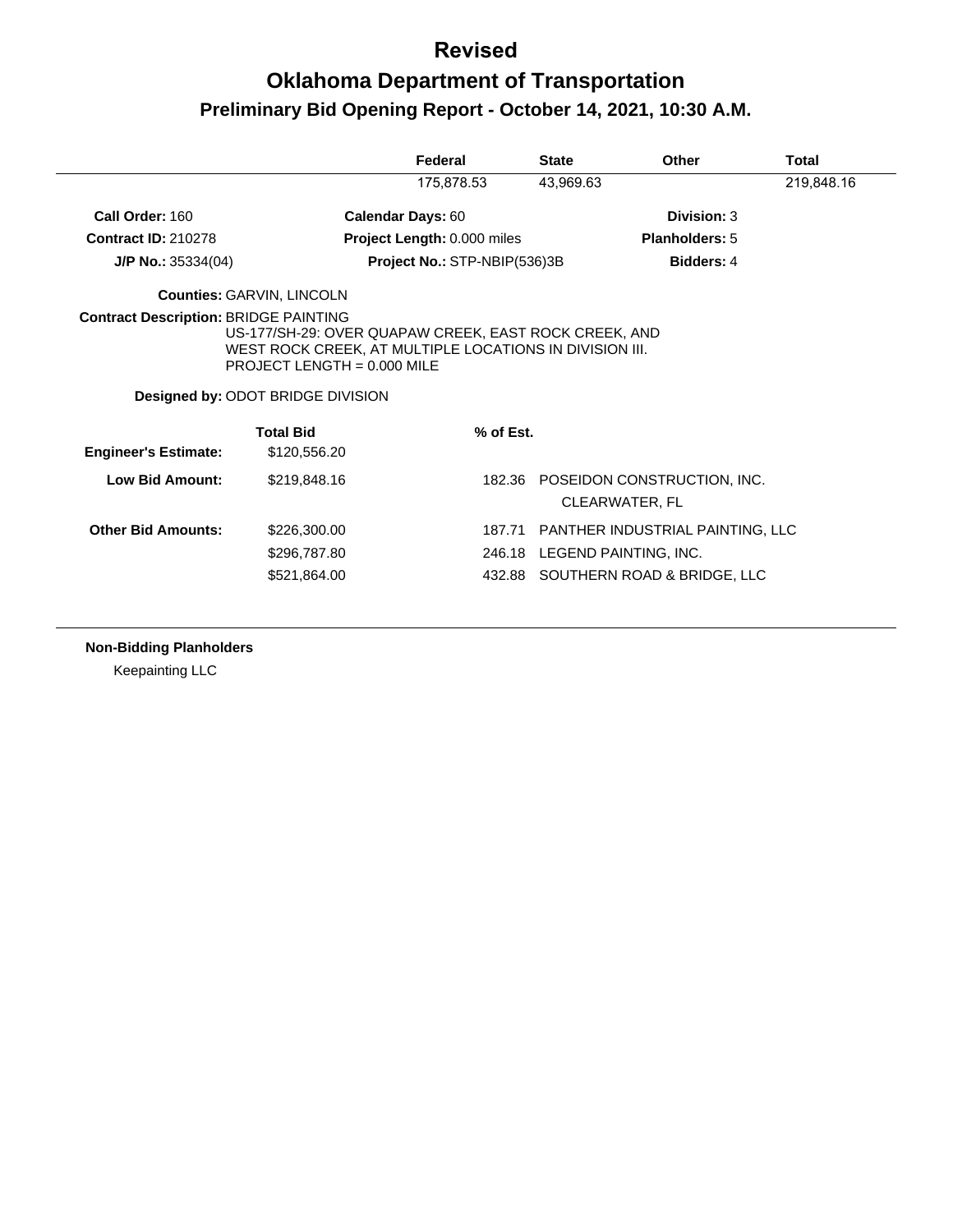## **Oklahoma Department of Transportation Preliminary Bid Opening Report - October 14, 2021, 10:30 A.M.**

|                                                                  |                                                                                                                         | Federal                            |           | <b>State</b>                            | Other                                  | <b>Total</b> |
|------------------------------------------------------------------|-------------------------------------------------------------------------------------------------------------------------|------------------------------------|-----------|-----------------------------------------|----------------------------------------|--------------|
|                                                                  |                                                                                                                         | 212,644.07                         |           |                                         | 48,000.00                              | 260,644.07   |
| Call Order: 170                                                  |                                                                                                                         | Calendar Days: 120                 |           |                                         | Division: 4                            |              |
| <b>Contract ID: 210237</b>                                       |                                                                                                                         | <b>Project Length: 0.160 miles</b> |           |                                         | <b>Planholders: 9</b>                  |              |
| J/P No.: 28820(04)                                               |                                                                                                                         | Project No.: STP-155E(922)EH       |           |                                         | <b>Bidders: 5</b>                      |              |
| <b>Counties: OKLAHOMA</b>                                        |                                                                                                                         |                                    |           |                                         |                                        |              |
| <b>Contract Description: PEDESTRIAN IMPROVEMENTS (SIDEWALKS)</b> | CITY STREET (MAIN STREET): FROM<br>NW 4TH STREET, EXTEND EAST IN THE<br>TOWN OF JONES.<br>PROJECT LENGTH = $0.160$ MILE |                                    |           |                                         |                                        |              |
|                                                                  | Designed by: MEHLBURGER BRAWLEY, INC.                                                                                   |                                    |           |                                         |                                        |              |
| <b>Engineer's Estimate:</b>                                      | <b>Total Bid</b><br>\$208,571.18                                                                                        |                                    | % of Est. |                                         |                                        |              |
|                                                                  |                                                                                                                         |                                    |           |                                         |                                        |              |
| <b>Low Bid Amount:</b>                                           | \$260,644.07                                                                                                            |                                    | 124.97    | SAC Services, Inc.<br>Oklahoma City, OK |                                        |              |
| <b>Other Bid Amounts:</b>                                        | \$261,530.77                                                                                                            |                                    | 125.39    |                                         | PARATHON CONSTRUCTION, LLC             |              |
|                                                                  | \$295,289.58                                                                                                            |                                    | 141.58    |                                         | RUDY CONSTRUCTION CO.                  |              |
|                                                                  | \$309,763.92                                                                                                            |                                    |           |                                         | 148.52 DOWNEY CONTRACTING, LLC         |              |
|                                                                  | \$414,140.00                                                                                                            |                                    | 198.56    |                                         | SILVER STAR CONSTRUCTION COMPANY, INC. |              |
|                                                                  |                                                                                                                         |                                    |           |                                         | (B)                                    |              |

#### **Non-Bidding Planholders**

LOPP CONSTRUCTION, LLC CROSSLAND HEAVY CONTRACTORS INC. SCHIRALLI CONSTRUCTION CORP. H & G Paving Contractors Inc.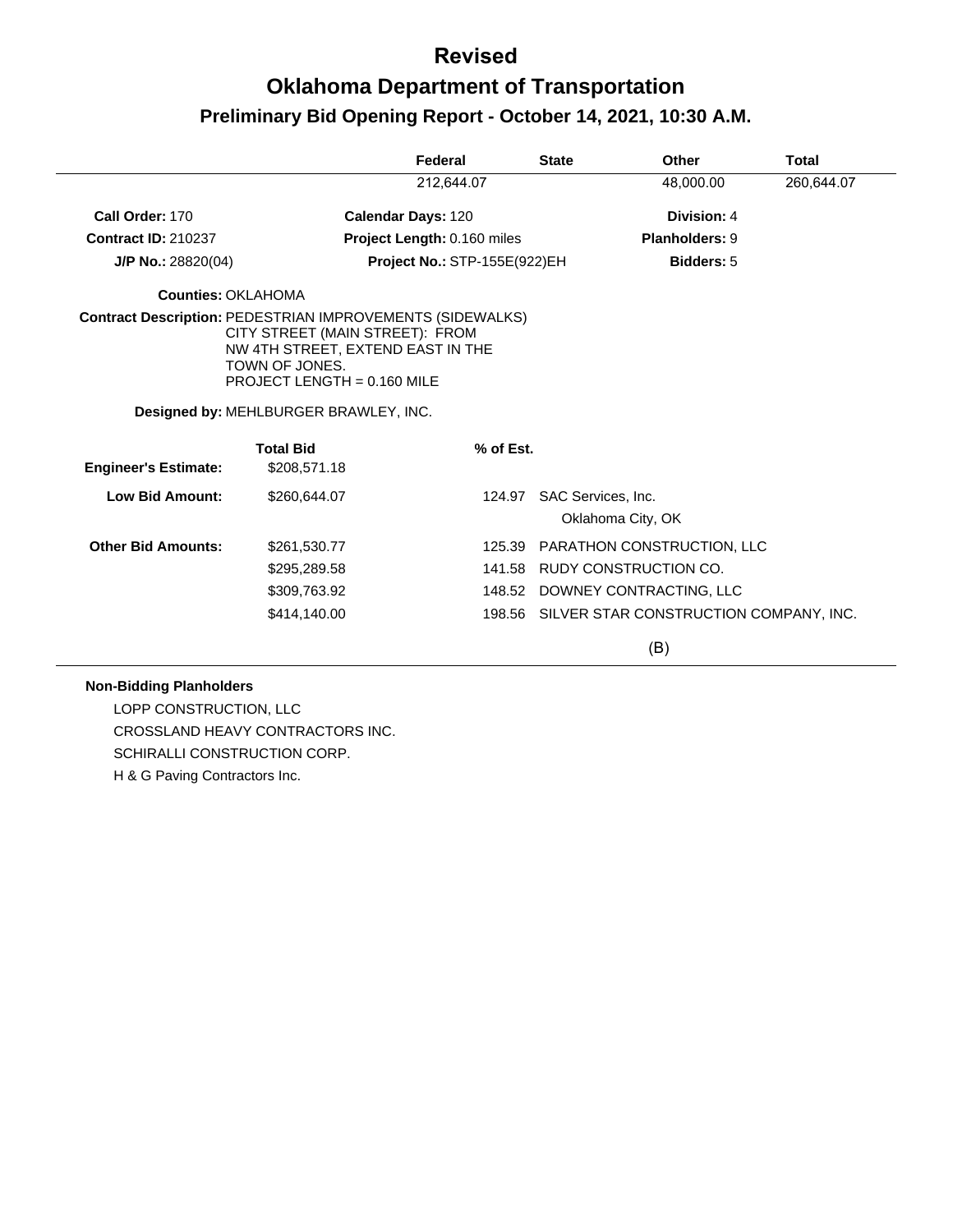# **Oklahoma Department of Transportation Preliminary Bid Opening Report - October 14, 2021, 10:30 A.M.**

|                             |                                                                                                                                                                       | Federal                      | <b>State</b>       | <b>Other</b>                               | <b>Total</b> |
|-----------------------------|-----------------------------------------------------------------------------------------------------------------------------------------------------------------------|------------------------------|--------------------|--------------------------------------------|--------------|
|                             |                                                                                                                                                                       | 393,499.30                   |                    | 98,374.83                                  | 491,874.13   |
| Call Order: 175             | <b>Calendar Days: 90</b>                                                                                                                                              |                              |                    | Division: 4                                |              |
| <b>Contract ID: 210279</b>  |                                                                                                                                                                       | Project Length: 0.070 miles  |                    | Planholders: 12                            |              |
| $J/P$ No.: 32595(04)        |                                                                                                                                                                       | Project No.: STP-255D(548)Cl |                    | Bidders: 10                                |              |
| <b>Counties: OKLAHOMA</b>   |                                                                                                                                                                       |                              |                    |                                            |              |
|                             | Contract Description: GRADE, DRAIN, SURFACE, AND BRIDGE<br>COUNTY ROAD (NE 36TH STREET): FROM HARRAH<br>ROAD, EXTEND EAST NEAR HARRAH.<br>PROJECT LENGTH = 0.062 MILE |                              |                    |                                            |              |
|                             | Designed by: SMITH-ROBERTS-BALDISCHWILER, LLC                                                                                                                         |                              |                    |                                            |              |
| <b>Engineer's Estimate:</b> | <b>Total Bid</b><br>\$668,823.50                                                                                                                                      | % of Est.                    |                    |                                            |              |
| <b>Low Bid Amount:</b>      | \$491,874.13                                                                                                                                                          | 73.54                        | SAC Services, Inc. |                                            |              |
|                             |                                                                                                                                                                       |                              |                    | Oklahoma City, OK                          |              |
| <b>Other Bid Amounts:</b>   | \$504,778.60                                                                                                                                                          | 75.47                        |                    | LOPP CONSTRUCTION, LLC                     |              |
|                             | \$530,587.02                                                                                                                                                          | 79.33                        |                    | K & R BUILDERS, INC.                       |              |
|                             | \$550,955.35                                                                                                                                                          | 82.38                        |                    | <b>RRY SERVICES LLC</b>                    |              |
|                             | \$559,076.05                                                                                                                                                          | 83.59                        |                    | BRIDGECO CONTRACTORS, INC.                 |              |
|                             | \$569,399.85                                                                                                                                                          | 85.13                        |                    | HASKELL LEMON CONSTRUCTION CO.             |              |
|                             | \$581,066.00                                                                                                                                                          | 86.88                        |                    | SEWELL BROS., INC.                         |              |
|                             | \$627,097.61                                                                                                                                                          | 93.76                        | CO., INC. (JV)     | ALLEN CONTRACTING, INC./SHELL CONSTRUCTION |              |
|                             | \$676,100.00                                                                                                                                                          | 101.09                       |                    | SILVER STAR CONSTRUCTION COMPANY, INC.     |              |
|                             | \$744,587.04                                                                                                                                                          |                              |                    | 111.33 DOWNEY CONTRACTING, LLC             |              |
|                             |                                                                                                                                                                       |                              |                    | (D)                                        |              |

#### **Non-Bidding Planholders**

WYATT CONTRACTING, INC. FRONTIER BRIDGE, INC.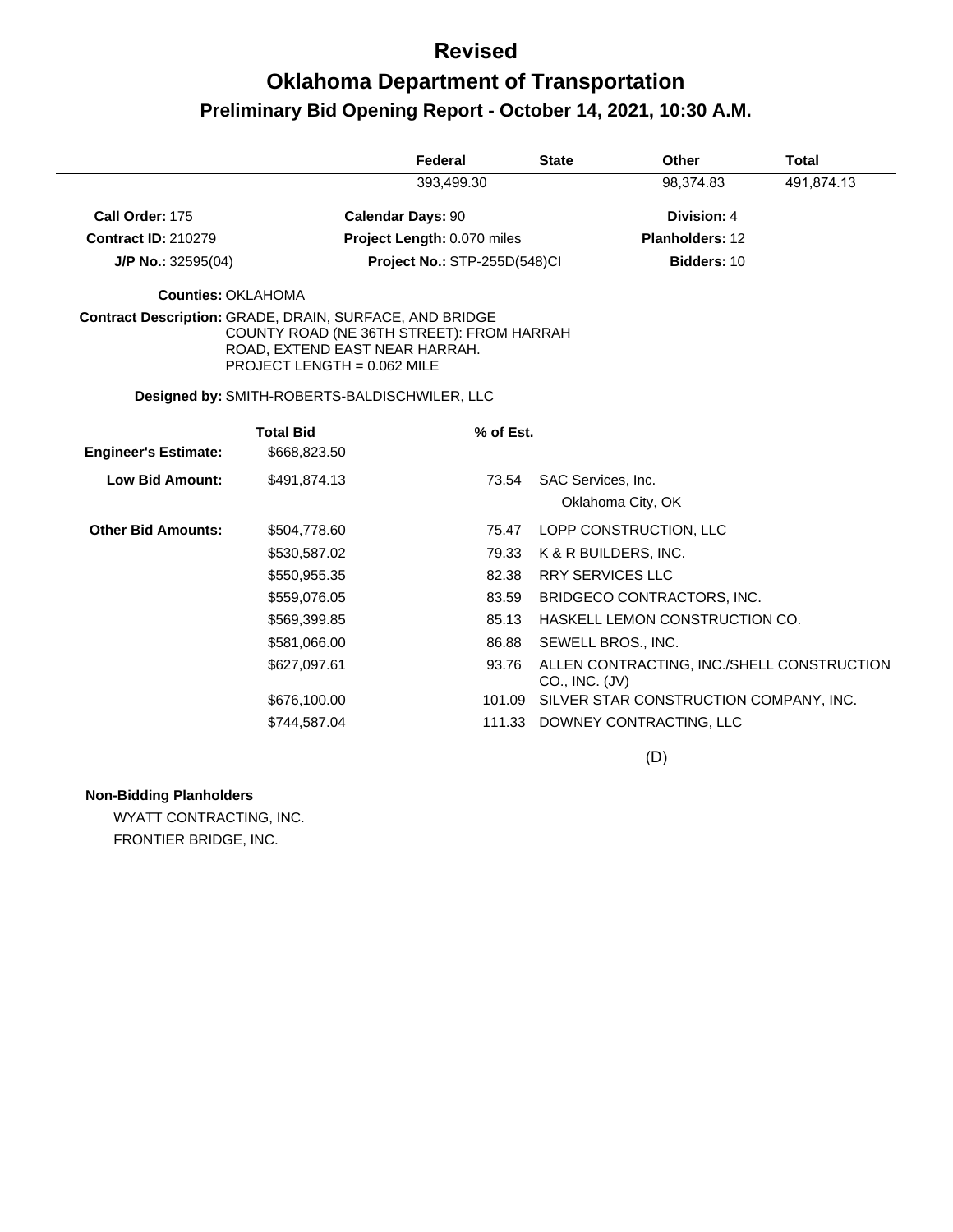## **Oklahoma Department of Transportation Preliminary Bid Opening Report - October 14, 2021, 10:30 A.M.**

|                             |                                                                                                                                                                                                        | Federal                      | <b>State</b>                                         | <b>Other</b>                   | Total         |
|-----------------------------|--------------------------------------------------------------------------------------------------------------------------------------------------------------------------------------------------------|------------------------------|------------------------------------------------------|--------------------------------|---------------|
| <b>Deferred</b>             |                                                                                                                                                                                                        | 7,434,277.00                 |                                                      | 3,192,181.80                   | 10,626,458.80 |
| Call Order: 180             |                                                                                                                                                                                                        | <b>Calendar Days: 450</b>    |                                                      | Division: 4                    |               |
| <b>Contract ID: 210280</b>  |                                                                                                                                                                                                        | Project Length: 10.964 miles |                                                      | <b>Planholders: 2</b>          |               |
| $J/P$ No.: 34166(04)        |                                                                                                                                                                                                        | Project No.: STP-255B(550)AG |                                                      | <b>Bidders: 2</b>              |               |
| Counties: OKI AHOMA         |                                                                                                                                                                                                        |                              |                                                      |                                |               |
|                             | CITY STREETS (15TH STREET/33RD STREET/<br>KELLY AVENUE/SANTA FE AVENUE): AT<br>MULTIPLE LOCATIONS IN THE CITY OF EDMOND.<br>PROJECT LENGTH = 10.964 MILES<br><b>Designed by: ODOT TRAFFIC DIVISION</b> |                              |                                                      |                                |               |
| <b>Engineer's Estimate:</b> | <b>Total Bid</b><br>\$10,140,092.15                                                                                                                                                                    | % of Est.                    |                                                      |                                |               |
| <b>Low Bid Amount:</b>      | \$10,626,458.80                                                                                                                                                                                        | 104.80                       | TRAFFIC & LIGHTING SYSTEMS, LLC<br>OKLAHOMA CITY, OK |                                |               |
| <b>Other Bid Amounts:</b>   | \$16,999,694.20                                                                                                                                                                                        |                              | 167.65                                               | MIDSTATE TRAFFIC CONTROL, INC. |               |
|                             |                                                                                                                                                                                                        |                              |                                                      | (B)                            |               |

**Non-Bidding Planholders**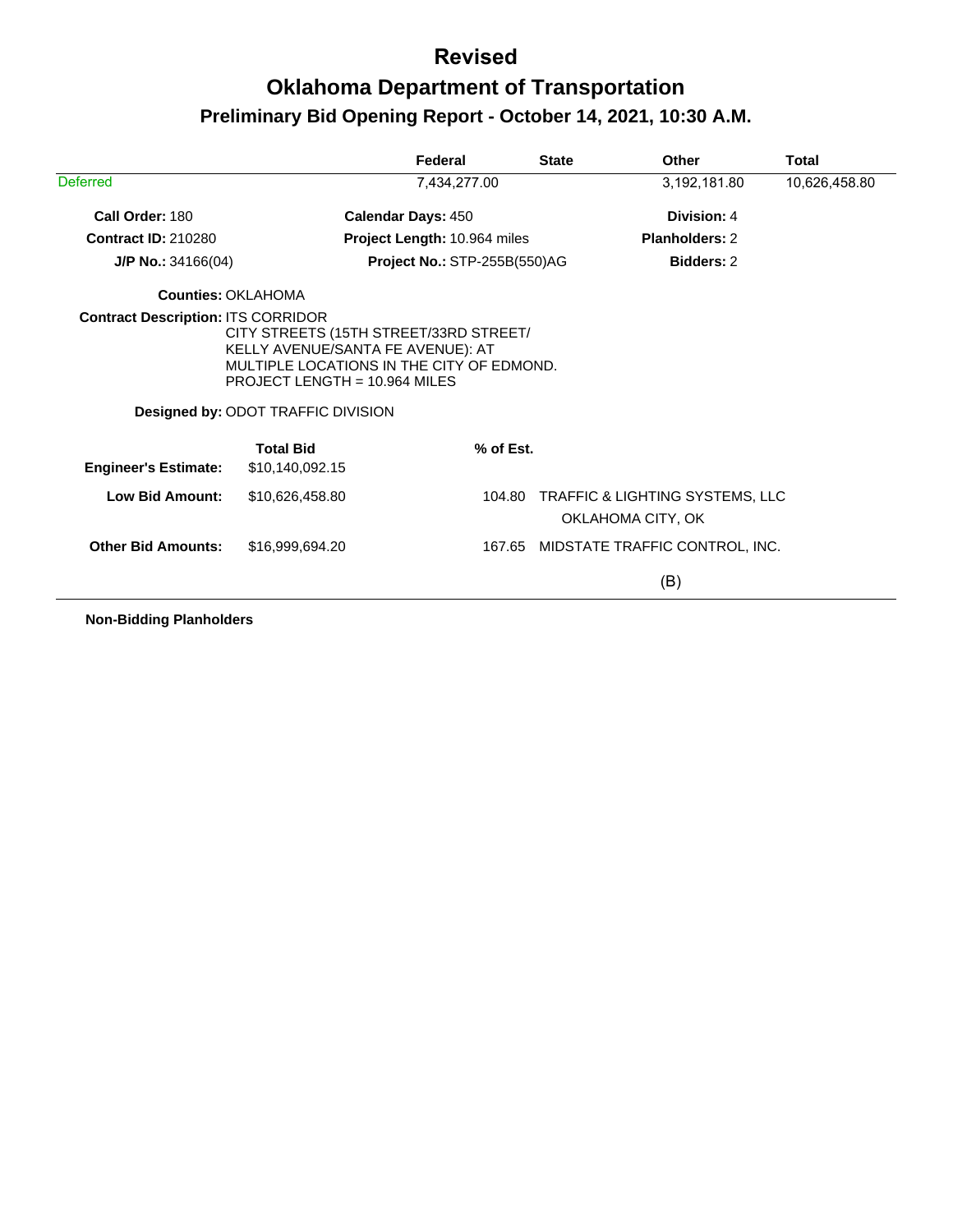# **Oklahoma Department of Transportation Preliminary Bid Opening Report - October 14, 2021, 10:30 A.M.**

|                                                                       |                                                                                                                                              | Federal                             | <b>State</b> | Other                                                                                                                                                          | Total        |
|-----------------------------------------------------------------------|----------------------------------------------------------------------------------------------------------------------------------------------|-------------------------------------|--------------|----------------------------------------------------------------------------------------------------------------------------------------------------------------|--------------|
|                                                                       |                                                                                                                                              |                                     |              | 1,433,814.600                                                                                                                                                  | 1,433,814.60 |
| Call Order: 190                                                       |                                                                                                                                              | <b>Calendar Days: 180</b>           |              | Division: 4                                                                                                                                                    |              |
| <b>Contract ID: 210282</b>                                            |                                                                                                                                              | Project Length: 0.000 miles         |              | Planholders: 2                                                                                                                                                 |              |
| $J/P$ No.: 35386(04)                                                  |                                                                                                                                              | <b>Project No.: SSP-255F(549)IT</b> |              | <b>Bidders: 2</b>                                                                                                                                              |              |
|                                                                       | <b>Counties:</b> CANADIAN, CREEK, OKLAHOMA, TULSA, WAGONER                                                                                   |                                     |              |                                                                                                                                                                |              |
| <b>Contract Description: ITS INFRASTRUCTURE (CAMERA INSTALLATION)</b> | US-75, US-169, AND MEMORIAL IN CREEK, TULSA AND WAGONER COUNTY.<br>PROJECT LENGTH = $0.00$ MILE<br><b>Designed by: ODOT TRAFFIC DIVISION</b> |                                     |              | KILPATRICK AND CREEK TURNPIKES: KILPATRICK TURNPIKE, AT I-35, I-40, AND SH-152 IN<br>OKLAHOMA AND CANADIAN COUNTY. CREEK TURNPIKE, AT MUSKOGEE TURNPIKE, 1-44, |              |
| <b>Engineer's Estimate:</b>                                           | <b>Total Bid</b><br>\$1,215,302.05                                                                                                           | % of Est.                           |              |                                                                                                                                                                |              |
| Low Bid Amount:                                                       | \$1,433,814,60                                                                                                                               | 117.98                              |              | MIDSTATE TRAFFIC CONTROL, INC.<br>OKLAHOMA CITY, OK                                                                                                            |              |
| <b>Other Bid Amounts:</b>                                             | \$1,896,162.70                                                                                                                               | 156.02                              |              | <b>TRAFFIC &amp; LIGHTING SYSTEMS, LLC</b>                                                                                                                     |              |
|                                                                       |                                                                                                                                              |                                     |              | (B)                                                                                                                                                            |              |

**Non-Bidding Planholders**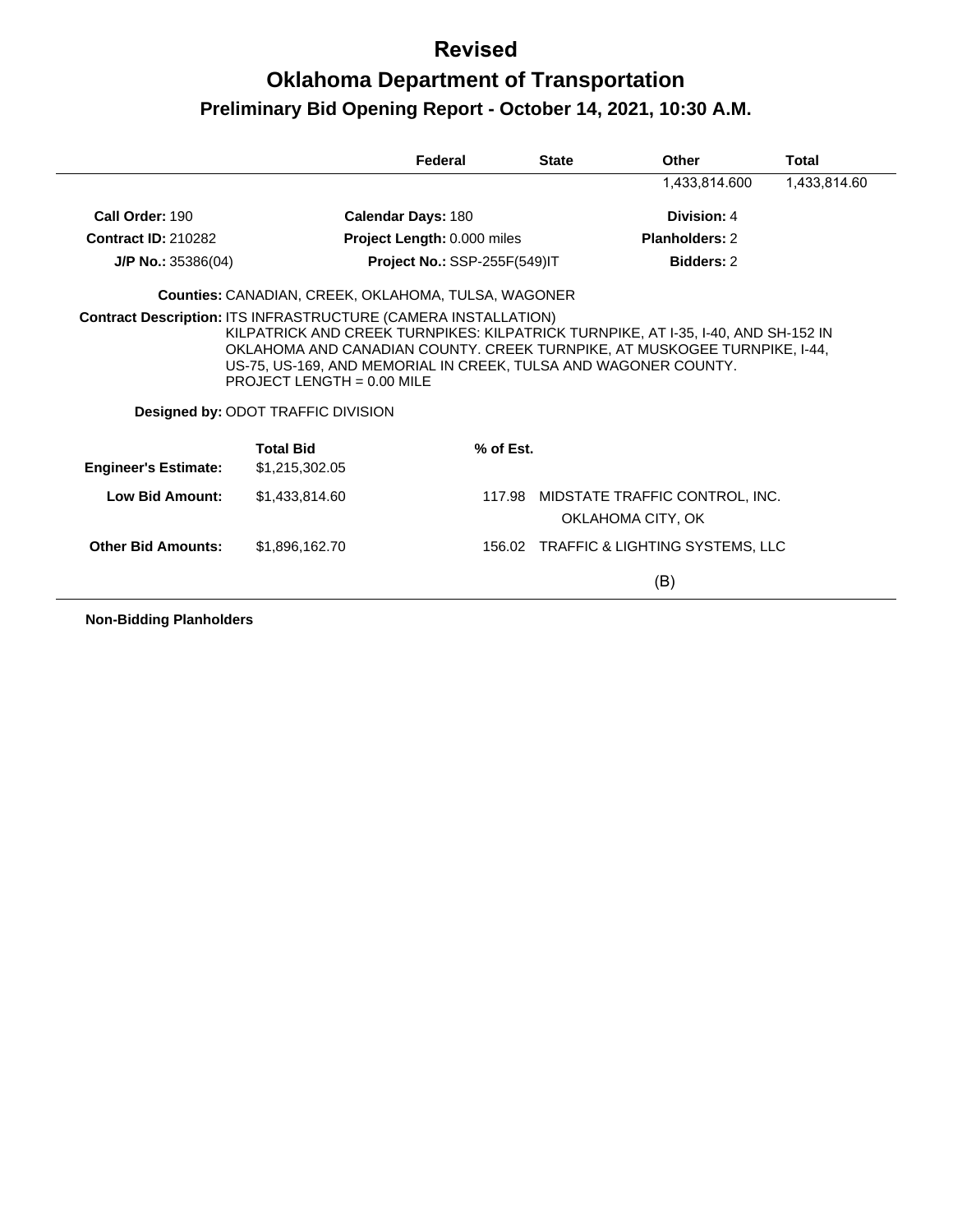## **Oklahoma Department of Transportation Preliminary Bid Opening Report - October 14, 2021, 10:30 A.M.**

|                             |                                                                                                                                                                                                                                                              | Federal                               | <b>State</b> | Other                                        | Total |  |  |
|-----------------------------|--------------------------------------------------------------------------------------------------------------------------------------------------------------------------------------------------------------------------------------------------------------|---------------------------------------|--------------|----------------------------------------------|-------|--|--|
|                             | 2,201,761.28                                                                                                                                                                                                                                                 |                                       |              |                                              |       |  |  |
| Call Order: 192             | <b>Calendar Days: 100</b>                                                                                                                                                                                                                                    |                                       |              | Division: 1                                  |       |  |  |
| <b>Contract ID: 210295</b>  |                                                                                                                                                                                                                                                              | <b>Project Length: 108.940 miles</b>  |              | <b>Planholders: 3</b>                        |       |  |  |
| $J/P$ No.: 35404(04)        |                                                                                                                                                                                                                                                              | <b>Project No.: HSIPG-251F(133)TR</b> |              | <b>Bidders: 2</b>                            |       |  |  |
|                             | <b>Counties:</b> ADAIR, CHEROKEE, CRAIG, CREEK, DELAWARE, MAYES, MUSKOGEE, NOWATA,<br>OKMULGEE, OTTAWA, PAWNEE, SEQUOYAH, TULSA, WAGONER                                                                                                                     |                                       |              |                                              |       |  |  |
|                             | <b>Contract Description: SAFETY IMPROVEMENT (RUMBLE STRIP AND PAVEMENT MARKING):</b><br>US-59/US-60/US-62/US-64/US-169/SH-16/SH-20/SH-28/SH-48/SH-51B/SH-67/SH-82/I-244:<br>AT MULTIPLE LOCATIONS IN DIVISION I AND VIII.<br>PROJECT LENGTH = $108.94$ MILES |                                       |              |                                              |       |  |  |
|                             | <b>Designed by: ODOT TRAFFIC DIVISION</b>                                                                                                                                                                                                                    |                                       |              |                                              |       |  |  |
| <b>Engineer's Estimate:</b> | <b>Total Bid</b><br>\$2,067,071.90                                                                                                                                                                                                                           | % of Est.                             |              |                                              |       |  |  |
| <b>Low Bid Amount:</b>      | \$2,201,761.28                                                                                                                                                                                                                                               | 106.52                                |              | Direct Traffic Control, Inc.<br>MUSKOGEE, OK |       |  |  |
| <b>Other Bid Amounts:</b>   | \$2,366,590.74                                                                                                                                                                                                                                               |                                       |              | 114.49 ACTION SAFETY SUPPLY CO., LLC         |       |  |  |

#### **Non-Bidding Planholders**

Advanced Workzone Services, LLC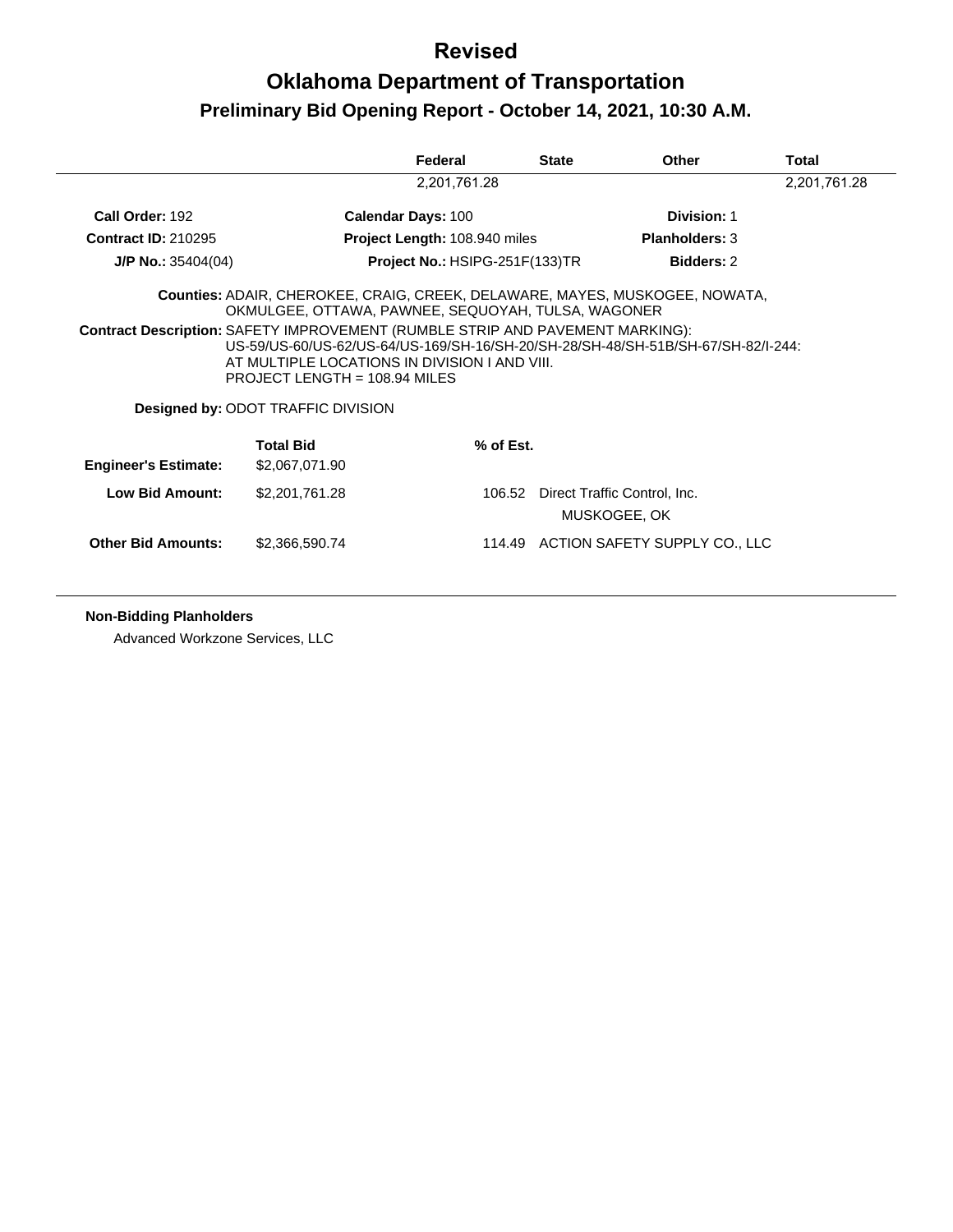# **Oklahoma Department of Transportation Preliminary Bid Opening Report - October 14, 2021, 10:30 A.M.**

|                             |                                                                                                                                                                                                        | Federal                               | <b>State</b> | <b>Other</b>                                 | Total |
|-----------------------------|--------------------------------------------------------------------------------------------------------------------------------------------------------------------------------------------------------|---------------------------------------|--------------|----------------------------------------------|-------|
|                             | 2,337,500.00                                                                                                                                                                                           |                                       |              |                                              |       |
| Call Order: 193             |                                                                                                                                                                                                        | <b>Calendar Days: 180</b>             |              | Division: 1                                  |       |
| <b>Contract ID: 210296</b>  |                                                                                                                                                                                                        | <b>Project Length: 157.000 miles</b>  |              | <b>Planholders: 3</b>                        |       |
| $J/P$ No.: 35408(04)        |                                                                                                                                                                                                        | <b>Project No.: HSIPG-4000(148)TR</b> |              | <b>Bidders: 2</b>                            |       |
|                             | Counties: MCINTOSH, MUSKOGEE, OKFUSKEE, OKMULGEE, POTTAWATOMIE, SEMINOLE,<br><b>SEQUOYAH</b>                                                                                                           |                                       |              |                                              |       |
|                             | <b>Contract Description: SAFETY (DELINEATION AND WRONG WAY COUNTER MEASURES)</b><br>1-40: FROM THE OKLAHOMA COUNTY LINE,<br>EXTEND EAST TO THE ARKANSAS STATE LINE.<br>PROJECT LENGTH = $157.00$ MILES |                                       |              |                                              |       |
|                             | Designed by: TRAFFIC ENGINEERING CONSULTANTS, INC.                                                                                                                                                     |                                       |              |                                              |       |
| <b>Engineer's Estimate:</b> | <b>Total Bid</b><br>\$2,006,064.11                                                                                                                                                                     | % of Est.                             |              |                                              |       |
| Low Bid Amount:             | \$2,337,500.00                                                                                                                                                                                         | 116.52                                |              | Direct Traffic Control, Inc.<br>MUSKOGEE, OK |       |
| <b>Other Bid Amounts:</b>   | \$3,366,152.31                                                                                                                                                                                         |                                       |              | 167.80 ACTION SAFETY SUPPLY CO., LLC         |       |

**Non-Bidding Planholders**

Advanced Workzone Services, LLC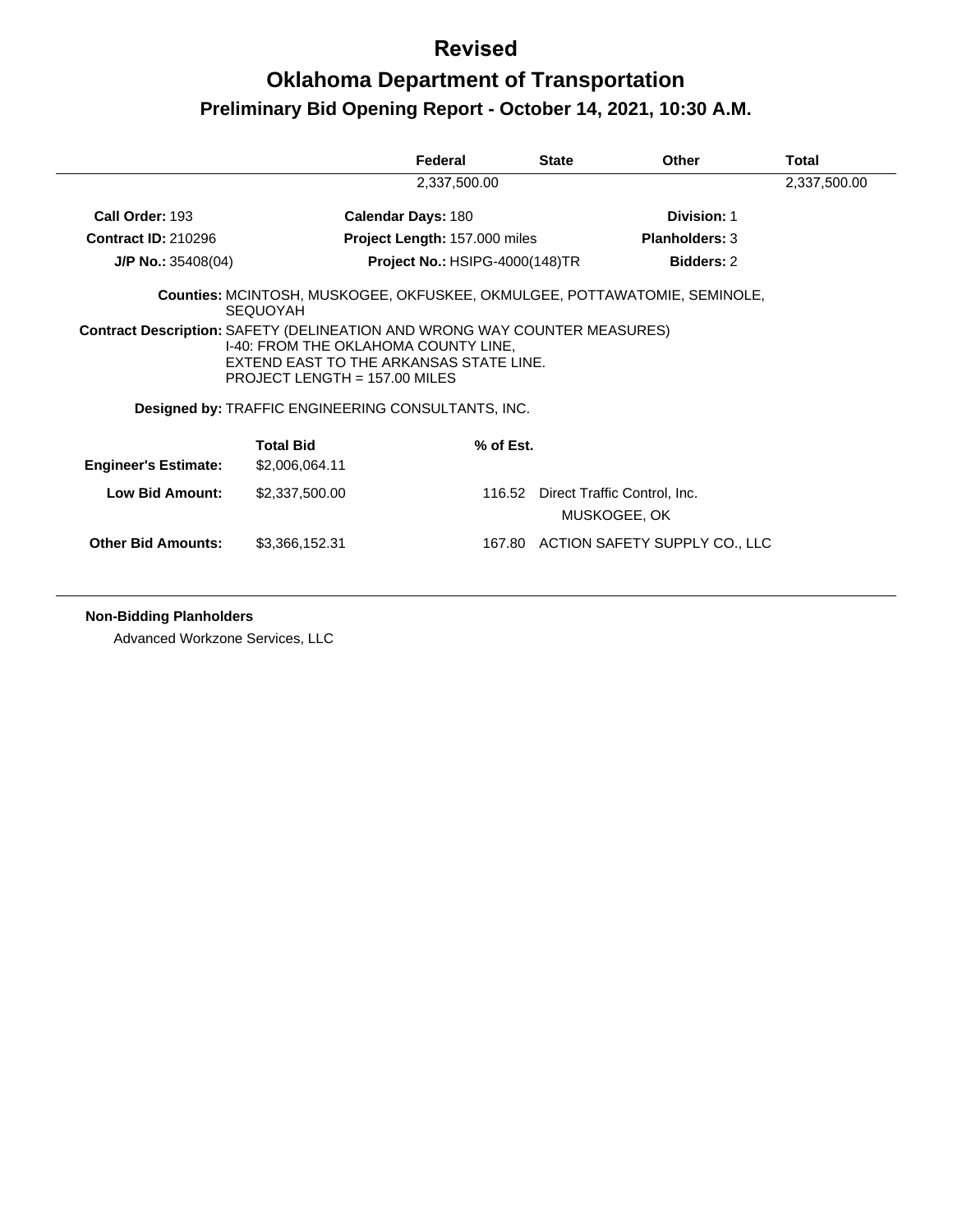# **Oklahoma Department of Transportation Preliminary Bid Opening Report - October 14, 2021, 10:30 A.M.**

|                             |                                                                                                                                                                                                                             | Federal                            | <b>State</b> | <b>Other</b>                    | Total         |
|-----------------------------|-----------------------------------------------------------------------------------------------------------------------------------------------------------------------------------------------------------------------------|------------------------------------|--------------|---------------------------------|---------------|
|                             |                                                                                                                                                                                                                             | 23,945,776.13                      | 5,986,444.03 |                                 | 29,932,220.16 |
| Call Order: 195             |                                                                                                                                                                                                                             | <b>Calendar Days: 730</b>          |              | Division: 8                     |               |
| <b>Contract ID: 210283</b>  |                                                                                                                                                                                                                             | <b>Project Length: 9.676 miles</b> |              | <b>Planholders: 4</b>           |               |
| $J/P$ No.: 24233(04)        |                                                                                                                                                                                                                             | Project No.: NHPP-257N(085)PM      |              | <b>Bidders: 2</b>               |               |
| <b>Counties: OSAGE</b>      |                                                                                                                                                                                                                             |                                    |              |                                 |               |
|                             | <b>Contract Description: GRADE, DRAIN, AND SURFACE</b><br>US-60: FROM THE SH-35 JUNCTION, EXTEND EAST<br>NEAR OSAGE HILLS STATE PARK.<br>PROJECT LENGTH = $4.838$ MILES<br><b>Designed by: ODOT ROADWAY DESIGN DIVISION</b> |                                    |              |                                 |               |
|                             | <b>Total Bid</b>                                                                                                                                                                                                            | % of Est.                          |              |                                 |               |
| <b>Engineer's Estimate:</b> | \$33,839,478.15                                                                                                                                                                                                             |                                    |              |                                 |               |
| <b>Low Bid Amount:</b>      | \$29,932,220.16                                                                                                                                                                                                             | 88.45                              | TULSA, OK    | SHERWOOD CONSTRUCTION CO., INC. |               |
| <b>Other Bid Amounts:</b>   | \$34,397,000.00                                                                                                                                                                                                             | 101.65                             |              | BECCO CONTRACTORS, INC.         |               |

**Non-Bidding Planholders** GRADE LINE CONSTRUCTION, LLC EMERY SAPP & SONS, INC.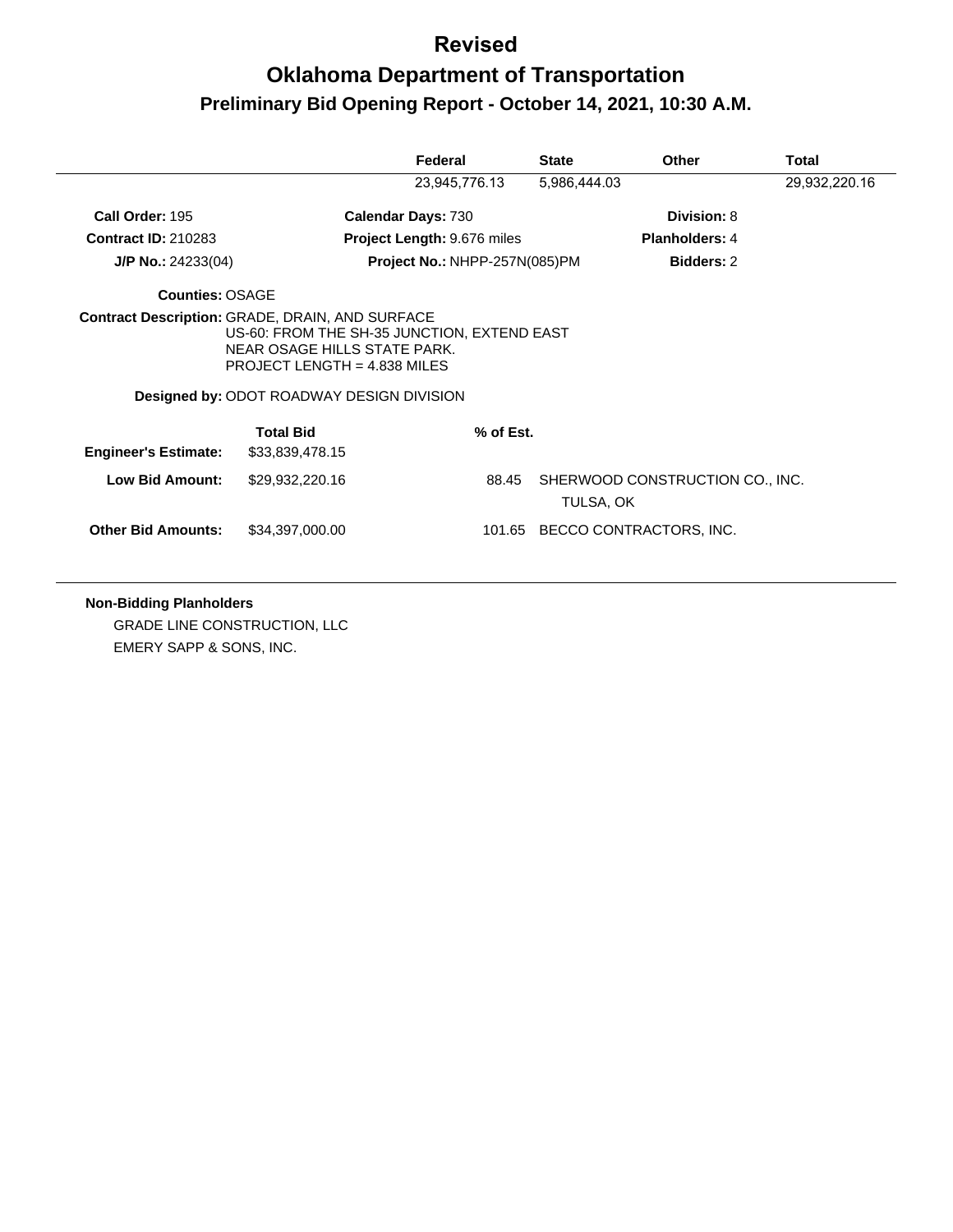## **Oklahoma Department of Transportation Preliminary Bid Opening Report - October 14, 2021, 10:30 A.M.**

|                                                        |                                                                                                                                                                                      | Federal                       | <b>State</b>                | <b>Other</b>                        | Total        |
|--------------------------------------------------------|--------------------------------------------------------------------------------------------------------------------------------------------------------------------------------------|-------------------------------|-----------------------------|-------------------------------------|--------------|
|                                                        |                                                                                                                                                                                      | 4,233,195.98                  | 1,058,298.99                |                                     | 5,291,494.97 |
| Call Order: 200                                        |                                                                                                                                                                                      | <b>Calendar Days: 285</b>     |                             | Division: 8                         |              |
| <b>Contract ID: 210284</b>                             |                                                                                                                                                                                      | Project Length: 0.750 miles   |                             | <b>Planholders: 8</b>               |              |
| $J/P$ No.: 27168(04)                                   |                                                                                                                                                                                      | Project No.: NHPP-257N(073)PM |                             | <b>Bidders: 5</b>                   |              |
| <b>Counties: OSAGE</b>                                 |                                                                                                                                                                                      |                               |                             |                                     |              |
| <b>Contract Description: INTERSECTION MODIFICATION</b> | SH-20: AT THE INTERSECTION OF JAYVINE HILL ROAD,<br>3.2 MILES WEST OF THE SH-11 JUNCTION NEAR SKIATOOK.<br>PROJECT LENGTH = $0.750$ MILE<br><b>Designed by: POE &amp; ASSOCIATES</b> |                               |                             |                                     |              |
| <b>Engineer's Estimate:</b>                            | <b>Total Bid</b><br>\$5,566,787.99                                                                                                                                                   | % of Est.                     |                             |                                     |              |
| <b>Low Bid Amount:</b>                                 | \$5,291,494.97                                                                                                                                                                       | 95.05                         | TULSA, OK                   | SHERWOOD CONSTRUCTION CO., INC.     |              |
| <b>Other Bid Amounts:</b>                              | \$5,387,000.00                                                                                                                                                                       | 96.77                         |                             | BECCO CONTRACTORS, INC.             |              |
|                                                        | \$5,642,000.00                                                                                                                                                                       | 101.35                        |                             | CROSSLAND HEAVY CONTRACTORS INC.    |              |
|                                                        | \$5,780,882.44                                                                                                                                                                       |                               |                             | 103.85 GRADE LINE CONSTRUCTION, LLC |              |
|                                                        | \$5,946,022.42                                                                                                                                                                       | 106.81                        | ELLSWORTH CONSTRUCTION, LLC |                                     |              |

#### **Non-Bidding Planholders**

Timber Wolf Excavating, LLC Tri Star Construction Arkansas, LLC APAC-CENTRAL, INC.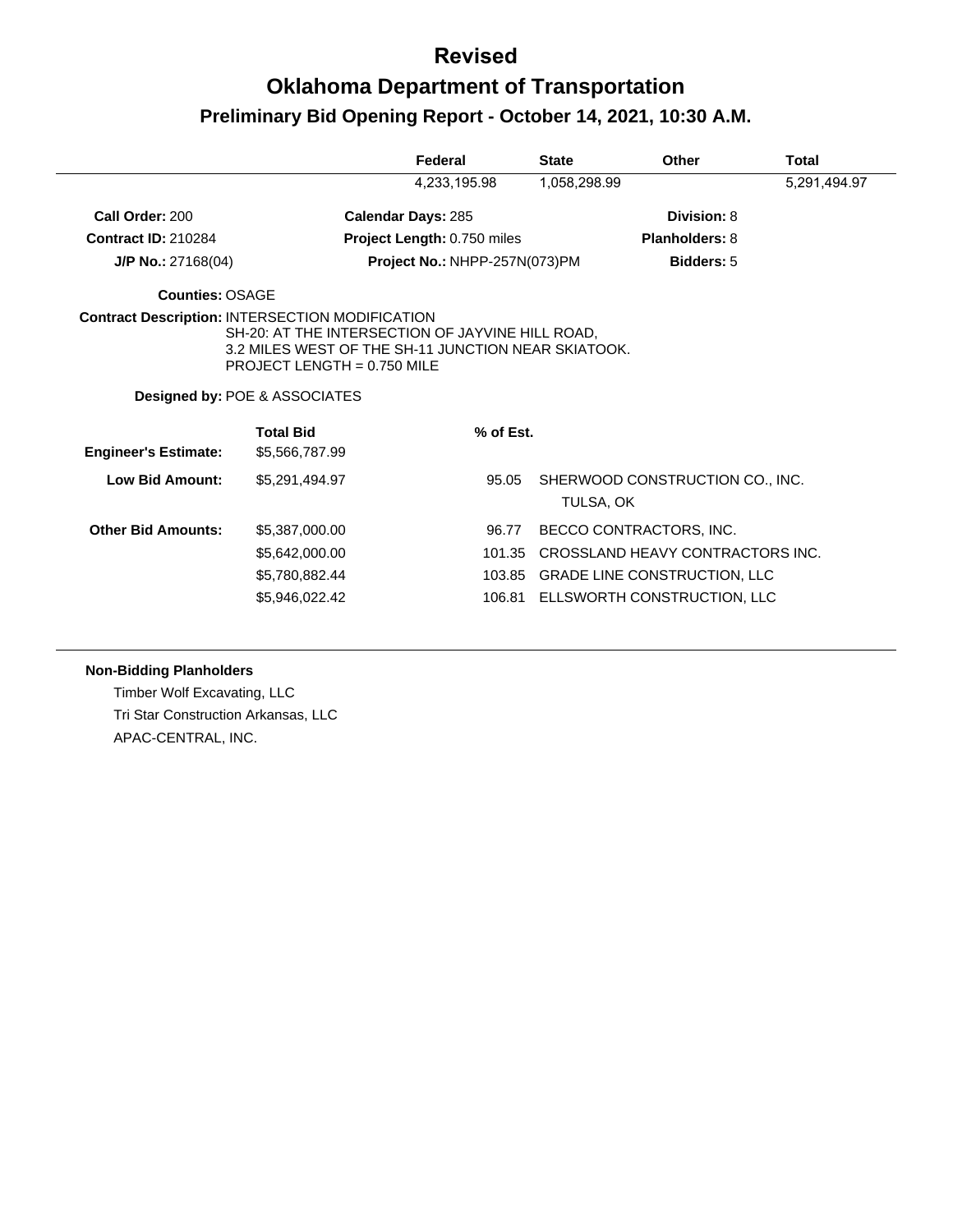## **Oklahoma Department of Transportation Preliminary Bid Opening Report - October 14, 2021, 10:30 A.M.**

|                                                  |                                                                                                                                                     | Federal                             | <b>State</b>                                        | Other                                               | Total      |
|--------------------------------------------------|-----------------------------------------------------------------------------------------------------------------------------------------------------|-------------------------------------|-----------------------------------------------------|-----------------------------------------------------|------------|
|                                                  |                                                                                                                                                     | 526,507.39                          | 131,626.85                                          |                                                     | 658,134.24 |
| Call Order: 205                                  | <b>Calendar Days: 90</b>                                                                                                                            |                                     |                                                     | Division: 3                                         |            |
| <b>Contract ID: 210285</b>                       |                                                                                                                                                     | Project Length: 0.234 miles         |                                                     | <b>Planholders: 5</b>                               |            |
| $J/P$ No.: 35335(04)                             |                                                                                                                                                     | <b>Project No.: STP-262F(071)3B</b> |                                                     | <b>Bidders: 4</b>                                   |            |
|                                                  | <b>Counties: COAL, GARVIN, LINCOLN, PONTOTOC</b>                                                                                                    |                                     |                                                     |                                                     |            |
| <b>Contract Description: JOINT SEAL / REPAIR</b> | 1-35/US-177/SH-29/SH-31/SH-131: AT MULTIPLE LOCATIONS IN DIVISION III.<br>PROJECT LENGTH = $0.000$ MILE<br><b>Designed by: ODOT BRIDGE DIVISION</b> |                                     |                                                     |                                                     |            |
| <b>Engineer's Estimate:</b>                      | <b>Total Bid</b><br>\$500,715.10                                                                                                                    | % of Est.                           |                                                     |                                                     |            |
| Low Bid Amount:                                  | \$658,134.24                                                                                                                                        |                                     |                                                     | 131.44 BUILT RIGHT CONSTRUCTION, LLC<br>SAVANNA, OK |            |
| <b>Other Bid Amounts:</b>                        | \$708,143.78<br>\$808,919.07                                                                                                                        | 141.43                              | <b>McGill Restoration</b><br>161.55 PBX CORPORATION |                                                     |            |
|                                                  | \$934,433.06                                                                                                                                        |                                     |                                                     | 186.62 LOGOS CONSTRUCTION CO., LLC                  |            |

**Non-Bidding Planholders**

B & B CONSTRUCTION SERVICE J.T., INC.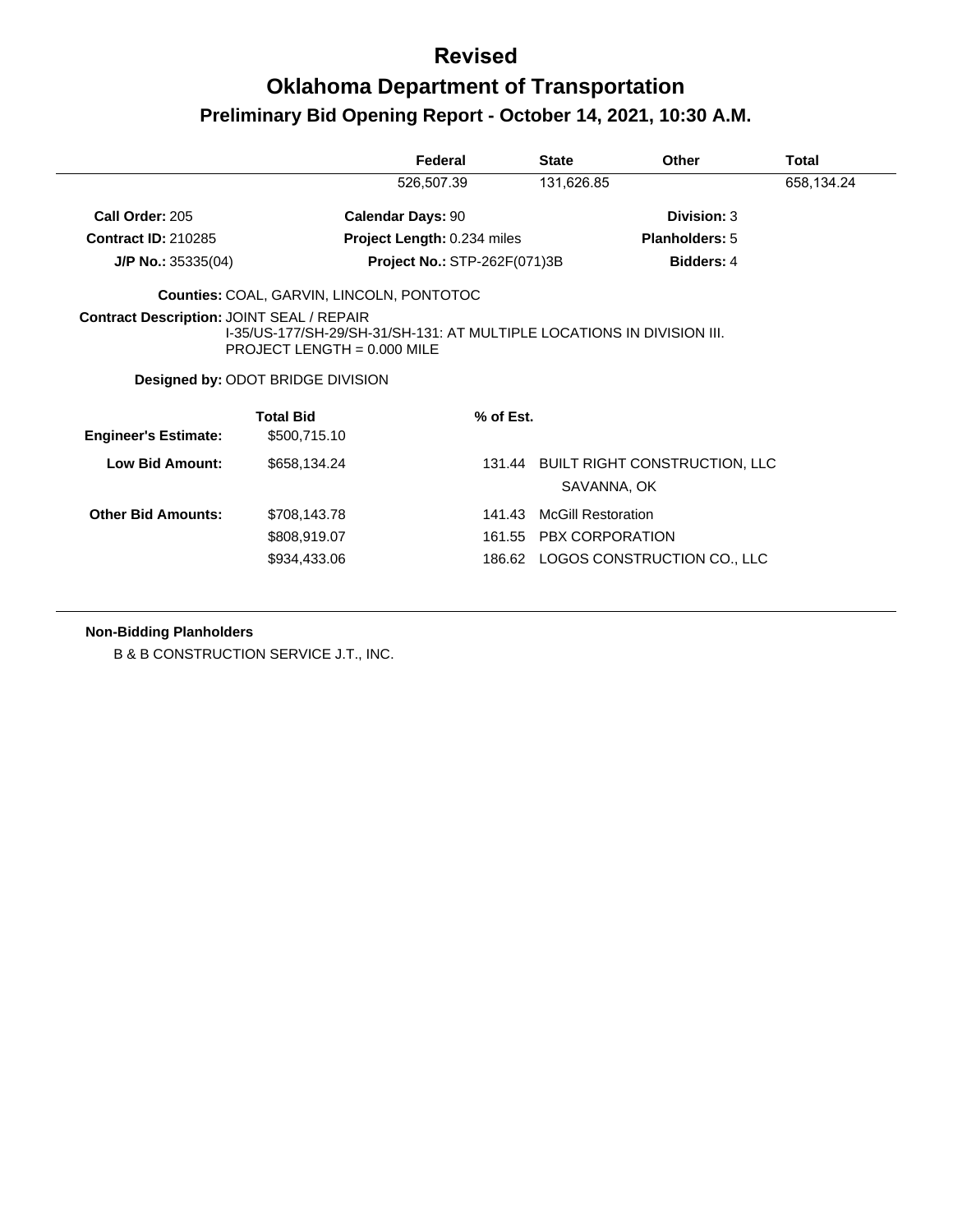# **Oklahoma Department of Transportation Preliminary Bid Opening Report - October 14, 2021, 10:30 A.M.**

|                                                |                                                                                                                                        | Federal                             | <b>State</b> | Other                                     | Total         |
|------------------------------------------------|----------------------------------------------------------------------------------------------------------------------------------------|-------------------------------------|--------------|-------------------------------------------|---------------|
|                                                |                                                                                                                                        | 9,962,700.28                        | 2,490,675.07 |                                           | 12,453,375.35 |
| Call Order: 209                                |                                                                                                                                        | <b>Calendar Days: 210</b>           |              | Division: 6                               |               |
| <b>Contract ID: 210258</b>                     |                                                                                                                                        | <b>Project Length: 4.469 miles</b>  |              | <b>Planholders: 5</b>                     |               |
| $J/P$ No.: 24241(07)                           |                                                                                                                                        | <b>Project No.: STP-270C(041)PM</b> |              | <b>Bidders: 2</b>                         |               |
|                                                | <b>Counties: STATE OF TEXAS, TEXAS</b>                                                                                                 |                                     |              |                                           |               |
| <b>Contract Description: GRADE AND SURFACE</b> | SH-136: FROM THE TEXAS STATE LINE, EXTEND NORTH.<br>PROJECT LENGTH = $4.469$ MILES<br><b>Designed by: ODOT ROADWAY DESIGN DIVISION</b> |                                     |              |                                           |               |
| <b>Engineer's Estimate:</b>                    | <b>Total Bid</b><br>\$11,798,046.85                                                                                                    | % of Est.                           |              |                                           |               |
| <b>Low Bid Amount:</b>                         | \$12,453,375.35                                                                                                                        |                                     | LIBERAL, KS  | 105.55 J & R SAND COMPANY, INC.           |               |
| <b>Other Bid Amounts:</b>                      | \$13,617,009.90                                                                                                                        |                                     |              | 115.42 THE CUMMINS CONSTRUCTION CO., INC. |               |

#### **Non-Bidding Planholders**

SPORER LAND DEVELOPMENT, INC. RK HALL, LLC ELLSWORTH CONSTRUCTION, LLC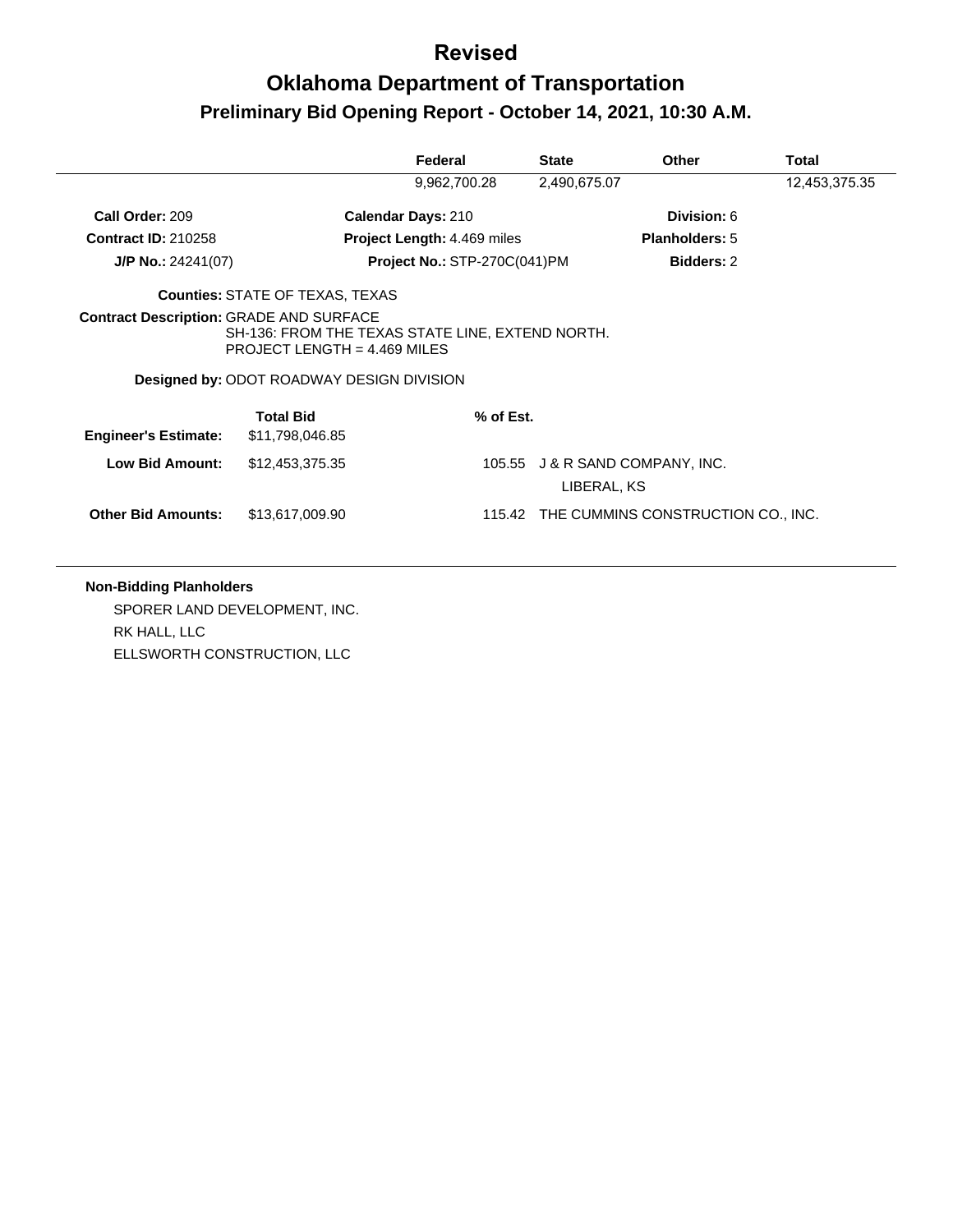# **Oklahoma Department of Transportation Preliminary Bid Opening Report - October 14, 2021, 10:30 A.M.**

|                                |                                                                                                                              | Federal                                | <b>State</b> | Other                                                      | Total        |
|--------------------------------|------------------------------------------------------------------------------------------------------------------------------|----------------------------------------|--------------|------------------------------------------------------------|--------------|
|                                |                                                                                                                              | 2,017,804.80                           | 504,451.20   |                                                            | 2,522,256.00 |
| Call Order: 215                | <b>Calendar Days: 180</b>                                                                                                    |                                        |              | Division: 8                                                |              |
| <b>Contract ID: 210287</b>     |                                                                                                                              | Project Length: 0.095 miles            |              | <b>Planholders: 8</b>                                      |              |
| $J/P$ No.: 31083(04)           |                                                                                                                              | <b>Project No.: NHPPI-4440-(008)PM</b> |              | <b>Bidders: 3</b>                                          |              |
| <b>Counties: TULSA</b>         |                                                                                                                              |                                        |              |                                                            |              |
| <b>Designed by: TETRA TECH</b> | CITY STREET (3RD STREET): OVER I-444, 0.2 MILES<br>SOUTH OF THE 1-244 INTERCHANGE IN TULSA.<br>PROJECT LENGTH = $0.063$ MILE |                                        |              |                                                            |              |
| <b>Engineer's Estimate:</b>    | <b>Total Bid</b><br>\$2,734,815.40                                                                                           | $%$ of Est.                            |              |                                                            |              |
| <b>Low Bid Amount:</b>         | \$2,522,256.00                                                                                                               | 92.23                                  | TULSA, OK    | <b>MANHATTAN ROAD &amp; BRIDGE COMPANY</b>                 |              |
| <b>Other Bid Amounts:</b>      | \$2,557,000.00<br>\$2,639,206.44                                                                                             | 93.50<br>96.50                         |              | BECCO CONTRACTORS, INC.<br>SHERWOOD CONSTRUCTION CO., INC. |              |

#### **Non-Bidding Planholders**

LOGOS CONSTRUCTION CO., LLC BUILT RIGHT CONSTRUCTION, LLC FRONTIER BRIDGE, INC. OBC, INC. CONCRETE SERVICES CORPORATION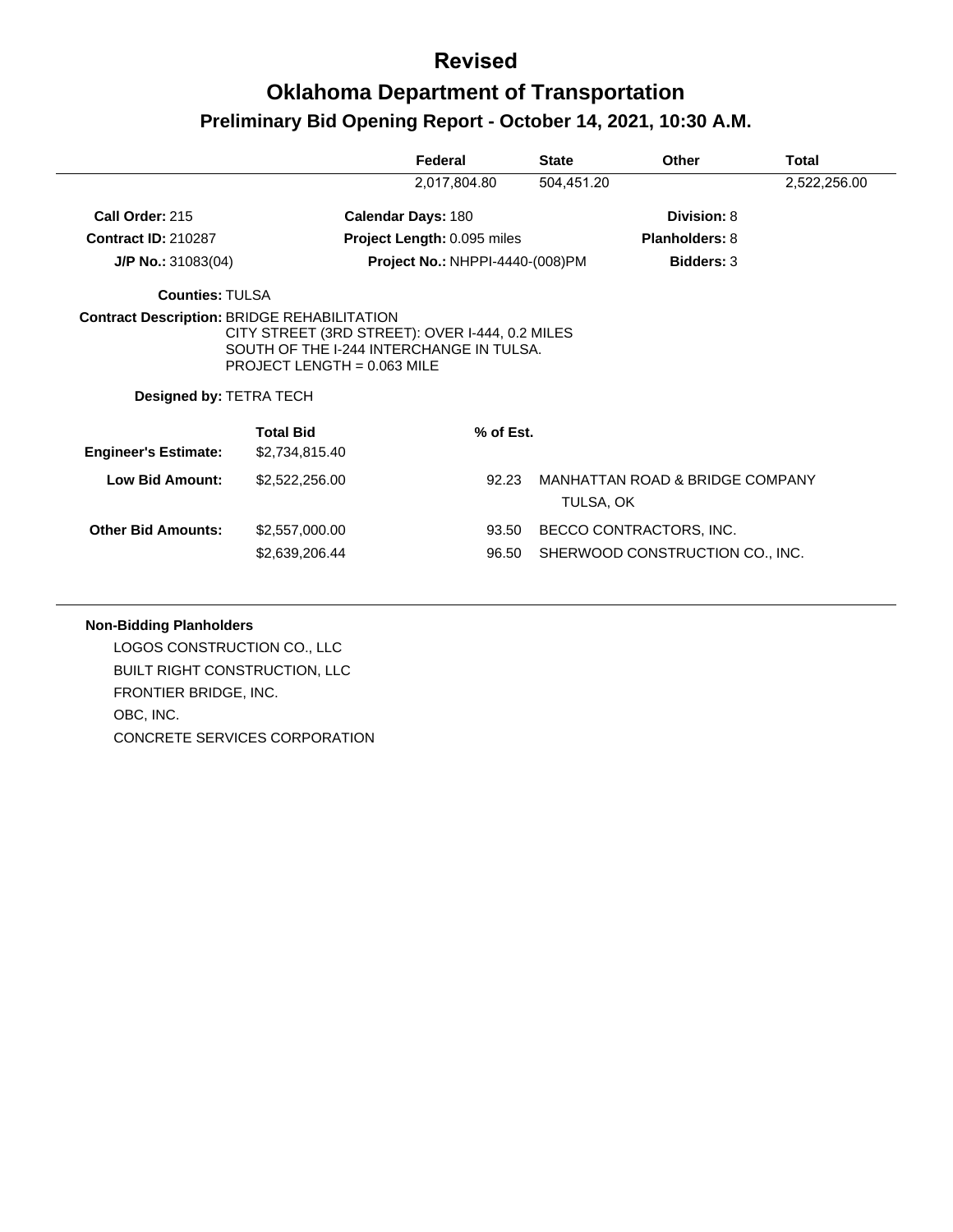# **Oklahoma Department of Transportation Preliminary Bid Opening Report - October 14, 2021, 10:30 A.M.**

|                                                        |                                    | Federal                             | <b>State</b>       | Other                                                                   | <b>Total</b> |
|--------------------------------------------------------|------------------------------------|-------------------------------------|--------------------|-------------------------------------------------------------------------|--------------|
|                                                        |                                    | 2,329,350.34                        |                    | 582,337.59                                                              | 2,911,687.93 |
| Call Order: 220                                        |                                    | <b>Calendar Days: 180</b>           |                    | Division: 8                                                             |              |
| <b>Contract ID: 210288</b>                             |                                    | Project Length: 0.444 miles         |                    | Planholders: 6                                                          |              |
| $J/P$ No.: 31313(08)                                   |                                    | <b>Project No.: STP-272N(344)IG</b> |                    | <b>Bidders: 4</b>                                                       |              |
|                                                        | Counties: OSAGE, TULSA             |                                     |                    |                                                                         |              |
| <b>Contract Description: GRADE, DRAIN, AND SURFACE</b> | PROJECT LENGTH = $0.444$ MILE      |                                     |                    | CITY STREET: FROM GILCREASE EXPRESSWAY, EXTEND NORTH NEAR SAND SPRINGS. |              |
| Designed by:                                           |                                    |                                     |                    |                                                                         |              |
| <b>Engineer's Estimate:</b>                            | <b>Total Bid</b><br>\$4,316,866.15 | % of Est.                           |                    |                                                                         |              |
| <b>Low Bid Amount:</b>                                 | \$2,911,687.93                     |                                     | 67.45<br>TULSA, OK | SHERWOOD CONSTRUCTION CO., INC.                                         |              |
| <b>Other Bid Amounts:</b>                              | \$4,594,651.44                     |                                     | 106.43             | JENTECH CONSTRUCTION SERVICES, LLC                                      |              |
|                                                        | \$4,957,000.00                     |                                     |                    | 114.83 BECCO CONTRACTORS, INC.                                          |              |
|                                                        | \$5,616,488.40                     |                                     | 130.11             | Timber Wolf Excavating, LLC                                             |              |
|                                                        |                                    |                                     |                    | (B)                                                                     |              |

**Non-Bidding Planholders**

CROSSLAND HEAVY CONTRACTORS INC. GRADE LINE CONSTRUCTION, LLC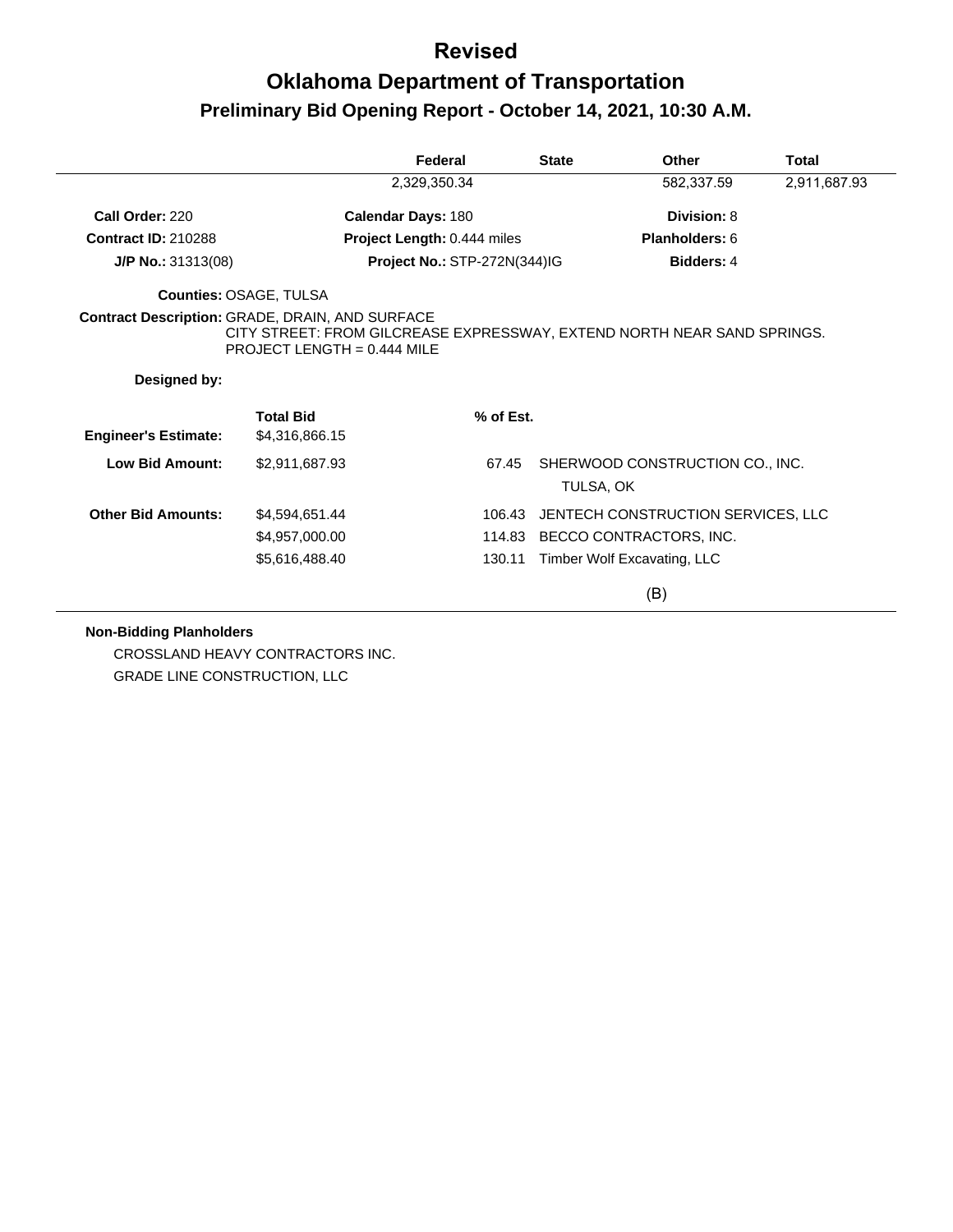# **Oklahoma Department of Transportation Preliminary Bid Opening Report - October 14, 2021, 10:30 A.M.**

|                             |                                                                                                                                                                                           | Federal                      | <b>State</b>              | Other                                 | Total        |
|-----------------------------|-------------------------------------------------------------------------------------------------------------------------------------------------------------------------------------------|------------------------------|---------------------------|---------------------------------------|--------------|
|                             |                                                                                                                                                                                           |                              | 1,576,746.37              |                                       | 1,576,746.37 |
| Call Order: 225             |                                                                                                                                                                                           | <b>Calendar Days: 150</b>    |                           | Division: 8                           |              |
| <b>Contract ID: 210289</b>  |                                                                                                                                                                                           | Project Length: 0.275 miles  |                           | <b>Planholders: 7</b>                 |              |
| $J/P$ No.: 31944(08)        |                                                                                                                                                                                           | Project No.: SSP-272F(306)SS |                           | <b>Bidders: 3</b>                     |              |
| <b>Counties: TULSA</b>      |                                                                                                                                                                                           |                              |                           |                                       |              |
|                             | US-169: AT E 55 PLACE S, E 61 ST S, E 71 ST S, E 81 ST S,<br>E 91 ST S, AND UNION PACIFIC RAILROAD, IN TULSA.<br>$PROJECT$ LENGTH = 0.00 MILE<br><b>Designed by: ODOT BRIDGE DIVISION</b> |                              |                           |                                       |              |
| <b>Engineer's Estimate:</b> | <b>Total Bid</b><br>\$1,938,694.00                                                                                                                                                        | % of Est.                    |                           |                                       |              |
| <b>Low Bid Amount:</b>      | \$1,576,746.37                                                                                                                                                                            | 81.33                        |                           | <b>PBX CORPORATION</b><br>SAPULPA, OK |              |
| <b>Other Bid Amounts:</b>   | \$1,993,709.07                                                                                                                                                                            | 102.84                       | <b>McGill Restoration</b> |                                       |              |
|                             | \$2,130,764.80                                                                                                                                                                            | 109.91                       |                           | <b>BUILT RIGHT CONSTRUCTION, LLC</b>  |              |

#### **Non-Bidding Planholders**

B & B CONSTRUCTION SERVICE J.T., INC. LOGOS CONSTRUCTION CO., LLC BECCO CONTRACTORS, INC. CONCRETE SERVICES CORPORATION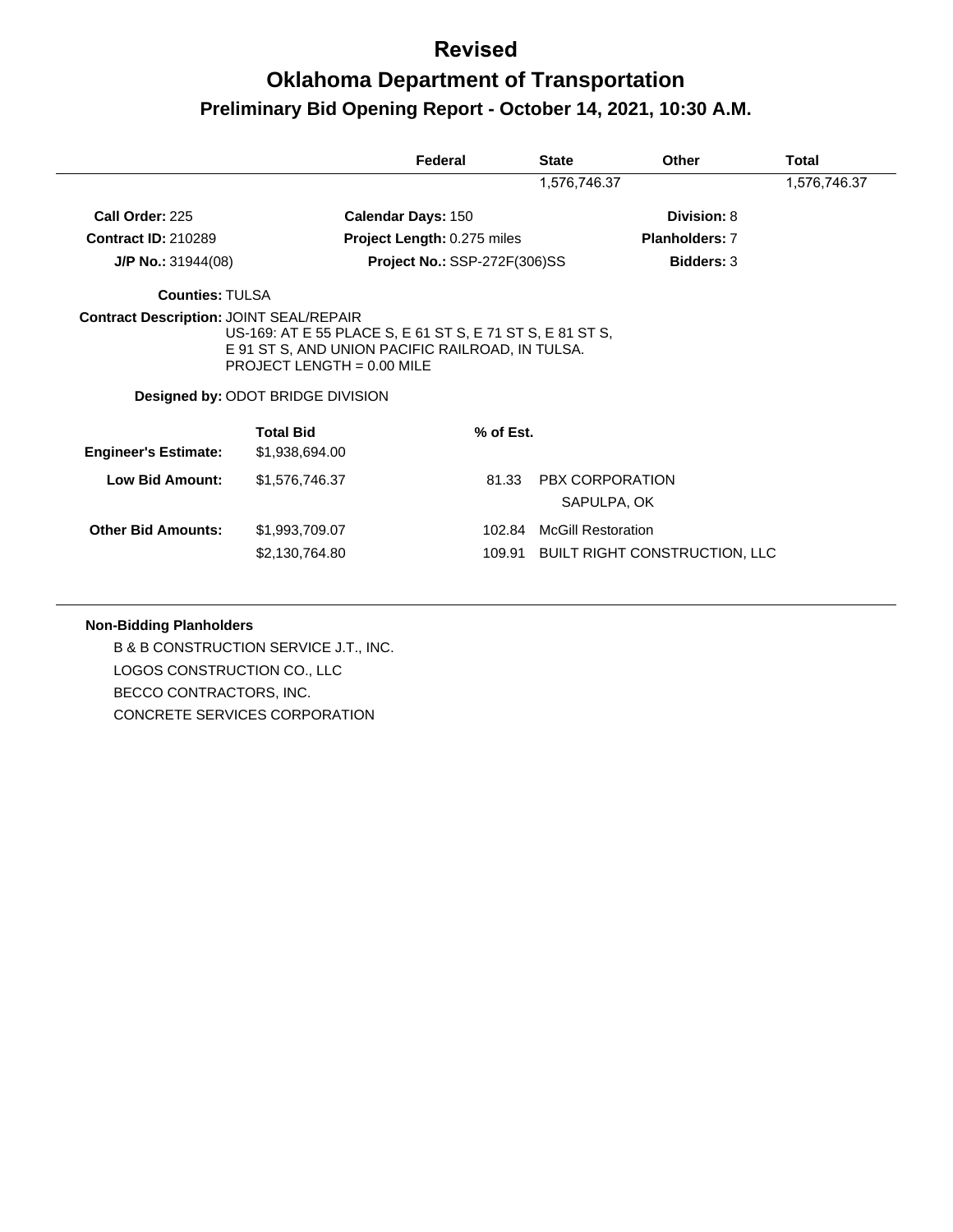## **Oklahoma Department of Transportation Preliminary Bid Opening Report - October 14, 2021, 10:30 A.M.**

|                             |                                                                                                      | Federal                             | <b>State</b> | Other                           | Total      |
|-----------------------------|------------------------------------------------------------------------------------------------------|-------------------------------------|--------------|---------------------------------|------------|
|                             |                                                                                                      | 63,910.00                           |              | 71,123.50                       | 135,033.50 |
| Call Order: 227             | <b>Calendar Days: 40</b>                                                                             |                                     |              | Division: 8                     |            |
| <b>Contract ID: 210297</b>  |                                                                                                      | Project Length: 0.000 miles         |              | <b>Planholders: 2</b>           |            |
| $J/P$ No.: 33034(04)        |                                                                                                      | <b>Project No.: TAP-272B(346)IG</b> |              | <b>Bidders: 2</b>               |            |
| <b>Counties: TULSA</b>      |                                                                                                      |                                     |              |                                 |            |
|                             | <b>Contract Description: PEDESTRIAN AND BIKE IMPROVEMENTS</b>                                        |                                     |              |                                 |            |
| Designed by:                | CITY STREETS AND TRAILS: AT MULTIPLE LOCATIONS IN THE CITY OF TULSA.<br>PROJECT LENGTH = $0.00$ MILE |                                     |              |                                 |            |
|                             | <b>Total Bid</b>                                                                                     | % of Est.                           |              |                                 |            |
| <b>Engineer's Estimate:</b> | \$154,729.58                                                                                         |                                     |              |                                 |            |
| Low Bid Amount:             | \$135,033.50                                                                                         | 87.27                               |              | Direct Traffic Control, Inc.    |            |
|                             |                                                                                                      |                                     |              | MUSKOGEE, OK                    |            |
| <b>Other Bid Amounts:</b>   | \$139,810.00                                                                                         | 90.36                               |              | Advanced Workzone Services, LLC |            |

**Non-Bidding Planholders**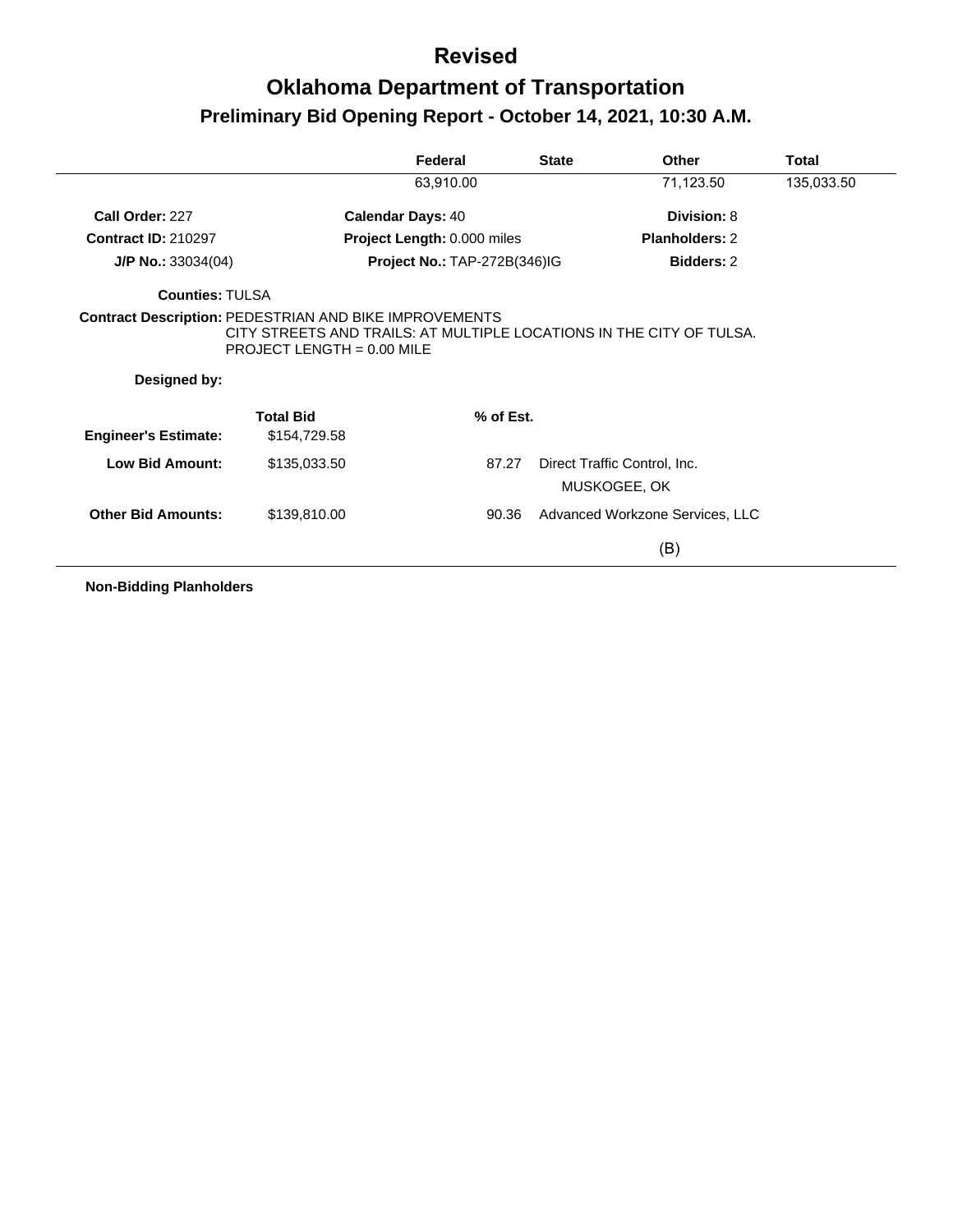## **Oklahoma Department of Transportation Preliminary Bid Opening Report - October 14, 2021, 10:30 A.M.**

|                                                  |                                                                                                                                                                    | Federal                      | <b>State</b>              | <b>Other</b>            | Total      |
|--------------------------------------------------|--------------------------------------------------------------------------------------------------------------------------------------------------------------------|------------------------------|---------------------------|-------------------------|------------|
|                                                  |                                                                                                                                                                    |                              | 979,000.00                |                         | 979,000.00 |
| Call Order: 230                                  | <b>Calendar Days: 30</b>                                                                                                                                           |                              |                           | Division: 1             |            |
| <b>Contract ID: 210290</b>                       |                                                                                                                                                                    | Project Length: 1.475 miles  |                           | <b>Planholders: 4</b>   |            |
| $J/P$ No.: 29665(04)                             |                                                                                                                                                                    | Project No.: SSP-273N(080)PM |                           | <b>Bidders: 3</b>       |            |
| Counties: WAGONER                                |                                                                                                                                                                    |                              |                           |                         |            |
| <b>Contract Description: RESURFACE (ASPHALT)</b> | SH-51: FROM 0.1 MILES EAST OF THE US-69<br>JUNCTION, EXTEND EAST IN WAGONER.<br>PROJECT LENGTH = $1.475$ MILES<br><b>Designed by: ODOT ROADWAY DESIGN DIVISION</b> |                              |                           |                         |            |
| <b>Engineer's Estimate:</b>                      | <b>Total Bid</b><br>\$1,081,179.25                                                                                                                                 | % of Est.                    |                           |                         |            |
| <b>Low Bid Amount:</b>                           | \$979,000.00                                                                                                                                                       | 90.55                        | TULSA, OK                 | BECCO CONTRACTORS, INC. |            |
| <b>Other Bid Amounts:</b>                        | \$1,101,305.70                                                                                                                                                     | 101.86                       | ROSSCON, LLC              |                         |            |
|                                                  | \$1,155,184.55                                                                                                                                                     |                              | 106.84 APAC-CENTRAL, INC. |                         |            |

#### **Non-Bidding Planholders**

H & G Paving Contractors Inc.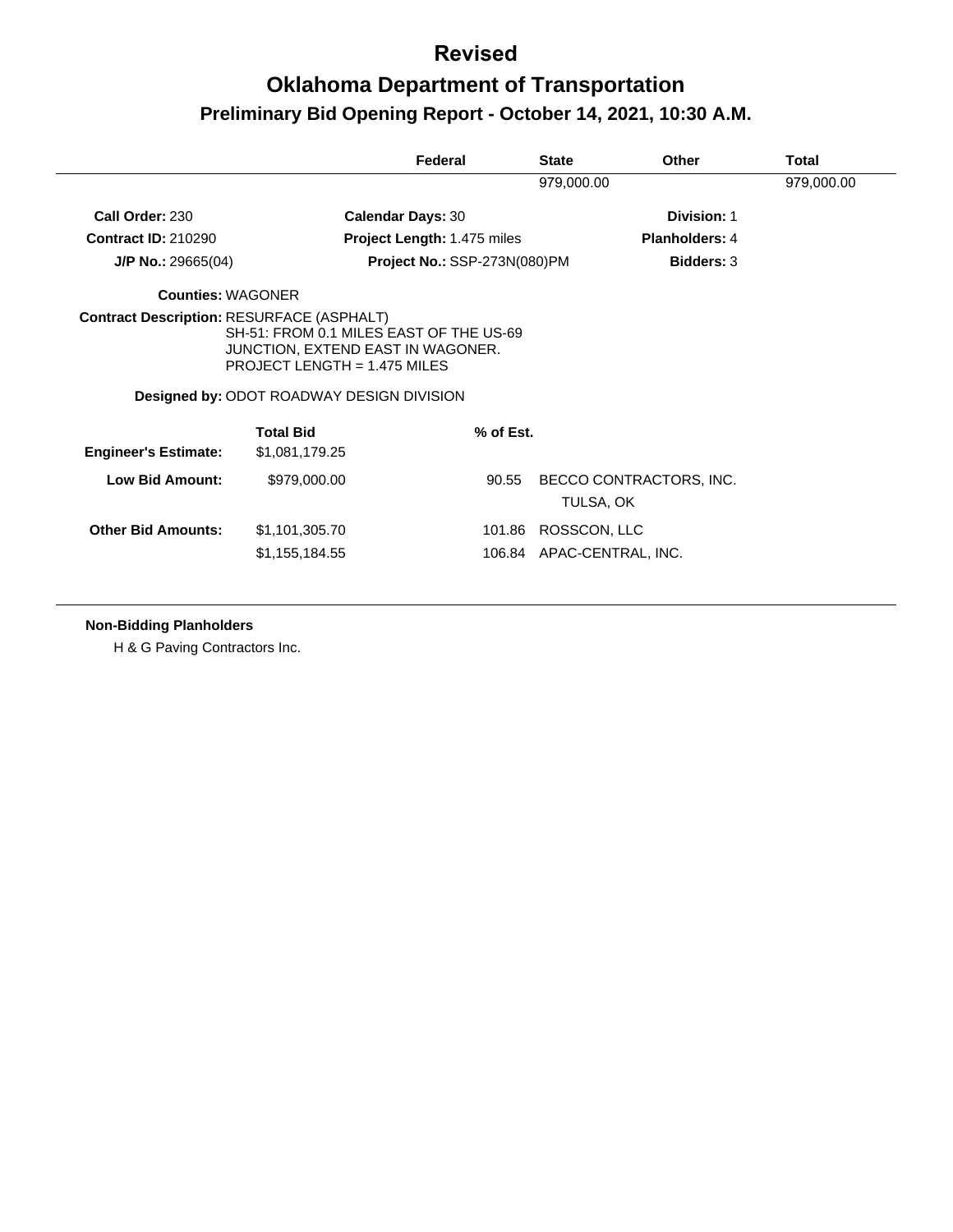## **Oklahoma Department of Transportation Preliminary Bid Opening Report - October 14, 2021, 10:30 A.M.**

|                             |                                                                                                                                                                  | Federal                       | <b>State</b> | Other                                                            | Total      |
|-----------------------------|------------------------------------------------------------------------------------------------------------------------------------------------------------------|-------------------------------|--------------|------------------------------------------------------------------|------------|
|                             |                                                                                                                                                                  | 473,650.00                    |              |                                                                  | 473,650.00 |
| Call Order: 235             |                                                                                                                                                                  | <b>Calendar Days: 120</b>     |              | Division: 1                                                      |            |
| <b>Contract ID: 210291</b>  |                                                                                                                                                                  | Project Length: 0.285 miles   |              | <b>Planholders: 7</b>                                            |            |
| $J/P$ No.: 32840(04)        |                                                                                                                                                                  | Project No.: NHPP-273N(083)AD |              | <b>Bidders: 3</b>                                                |            |
| <b>Counties: WAGONER</b>    |                                                                                                                                                                  |                               |              |                                                                  |            |
|                             | SH-51: FROM 0.6 MILES EAST OF<br>THE US-69 JUNCTION, EXTEND EAST<br>IN WAGONER.<br><b>PROJECT LENGTH = 0.285 MILE</b><br>Designed by: ATKINS NORTH AMERICA, INC. |                               |              |                                                                  |            |
| <b>Engineer's Estimate:</b> | <b>Total Bid</b><br>\$394,818.45                                                                                                                                 |                               | % of Est.    |                                                                  |            |
| Low Bid Amount:             | \$473,650,00                                                                                                                                                     |                               |              | 119.97 DARIS CONTRACTORS, LLC<br>OWASSO, OK                      |            |
| <b>Other Bid Amounts:</b>   | \$490,116.70                                                                                                                                                     |                               |              | 124.14 BRIGHT LIGHTING, INC. DBA BL TOWER<br><b>CONSTRUCTION</b> |            |
|                             | \$553,335.20                                                                                                                                                     |                               |              | 140.15 GRADE LINE CONSTRUCTION, LLC                              |            |
|                             |                                                                                                                                                                  |                               |              |                                                                  |            |

#### **Non-Bidding Planholders**

ROSSCON, LLC CROSSLAND HEAVY CONTRACTORS INC. Tri Star Construction Arkansas, LLC BECCO CONTRACTORS, INC.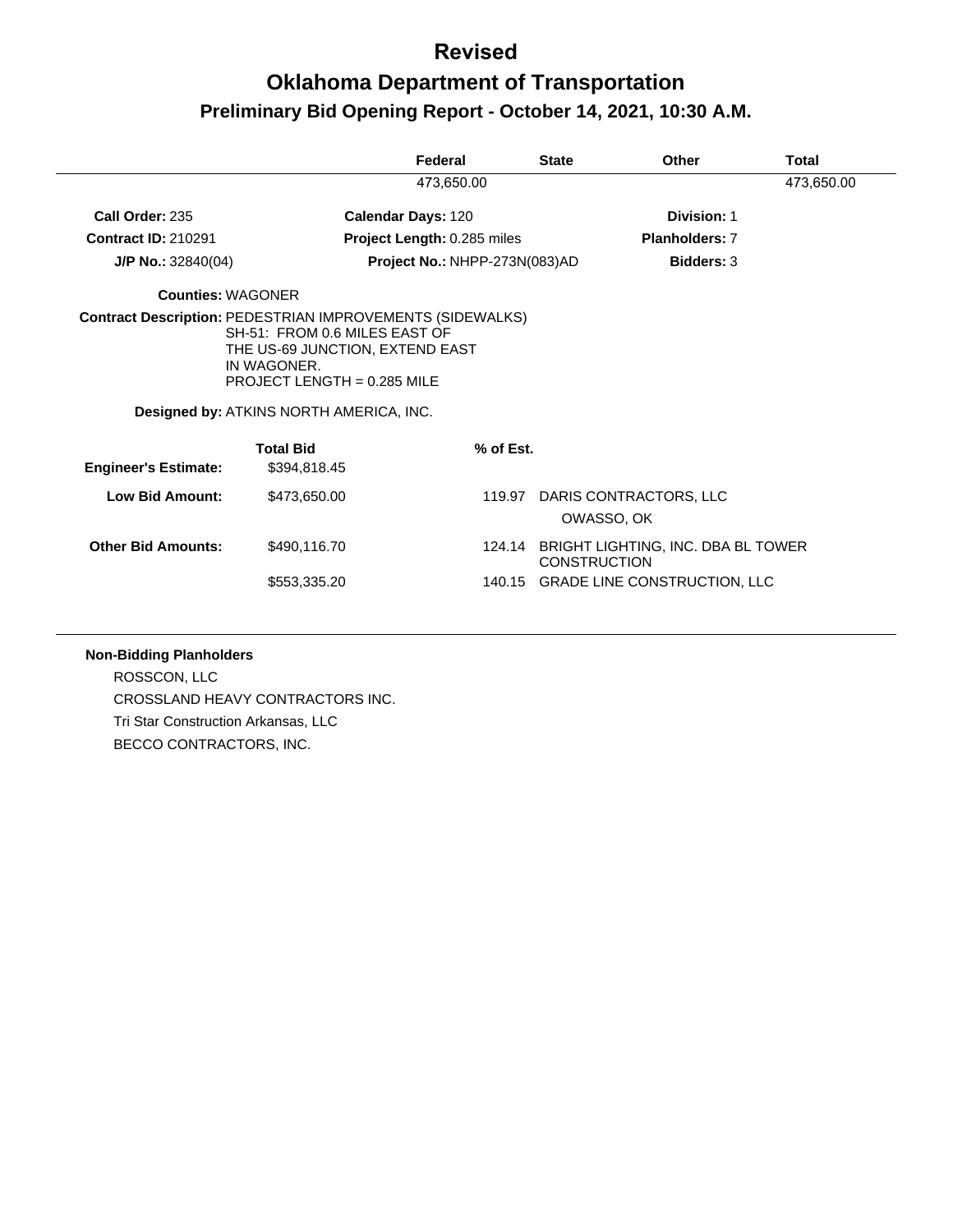# **Oklahoma Department of Transportation Preliminary Bid Opening Report - October 14, 2021, 10:30 A.M.**

|                             |                                                                                                                                                                                                                     | Federal                      | <b>State</b> | <b>Other</b>                        | Total        |
|-----------------------------|---------------------------------------------------------------------------------------------------------------------------------------------------------------------------------------------------------------------|------------------------------|--------------|-------------------------------------|--------------|
|                             |                                                                                                                                                                                                                     | 600,878.00                   |              | 776,206.51                          | 1,377,084.51 |
| Call Order: 240             |                                                                                                                                                                                                                     | <b>Calendar Days: 150</b>    |              | Division: 1                         |              |
| <b>Contract ID: 210292</b>  |                                                                                                                                                                                                                     | Project Length: 0.177 miles  |              | <b>Planholders: 7</b>               |              |
| J/P No.: 33002(04)          |                                                                                                                                                                                                                     | Project No.: TAP-273N(055)TP |              | <b>Bidders: 2</b>                   |              |
| <b>Counties: WAGONER</b>    |                                                                                                                                                                                                                     |                              |              |                                     |              |
|                             | <b>Contract Description: PEDESTRIAN IMPROVEMENTS (STREETSCAPE)</b><br>CITY STREET (CHEROKEE STREET/OK-51): FROM THE UNION PACIFIC<br>RAILROAD, EXTEND EAST IN THE CITY OF WAGONER.<br>$PROJECT$ LENGTH = 0.177 MILE |                              |              |                                     |              |
|                             |                                                                                                                                                                                                                     |                              |              |                                     |              |
| Designed by:                |                                                                                                                                                                                                                     |                              |              |                                     |              |
| <b>Engineer's Estimate:</b> | <b>Total Bid</b><br>\$899,696.45                                                                                                                                                                                    | % of Est.                    |              |                                     |              |
| <b>Low Bid Amount:</b>      | \$1,377,084.51                                                                                                                                                                                                      |                              |              | 153.06 GRADE LINE CONSTRUCTION, LLC |              |
|                             |                                                                                                                                                                                                                     |                              |              | <b>BROKEN ARROW, OK</b>             |              |
| <b>Other Bid Amounts:</b>   | \$1,424,527.80                                                                                                                                                                                                      | 158.33                       |              | DARIS CONTRACTORS, LLC              |              |

H & G Paving Contractors Inc. CROSSLAND HEAVY CONTRACTORS INC. Tri Star Construction Arkansas, LLC BECCO CONTRACTORS, INC. ROSSCON, LLC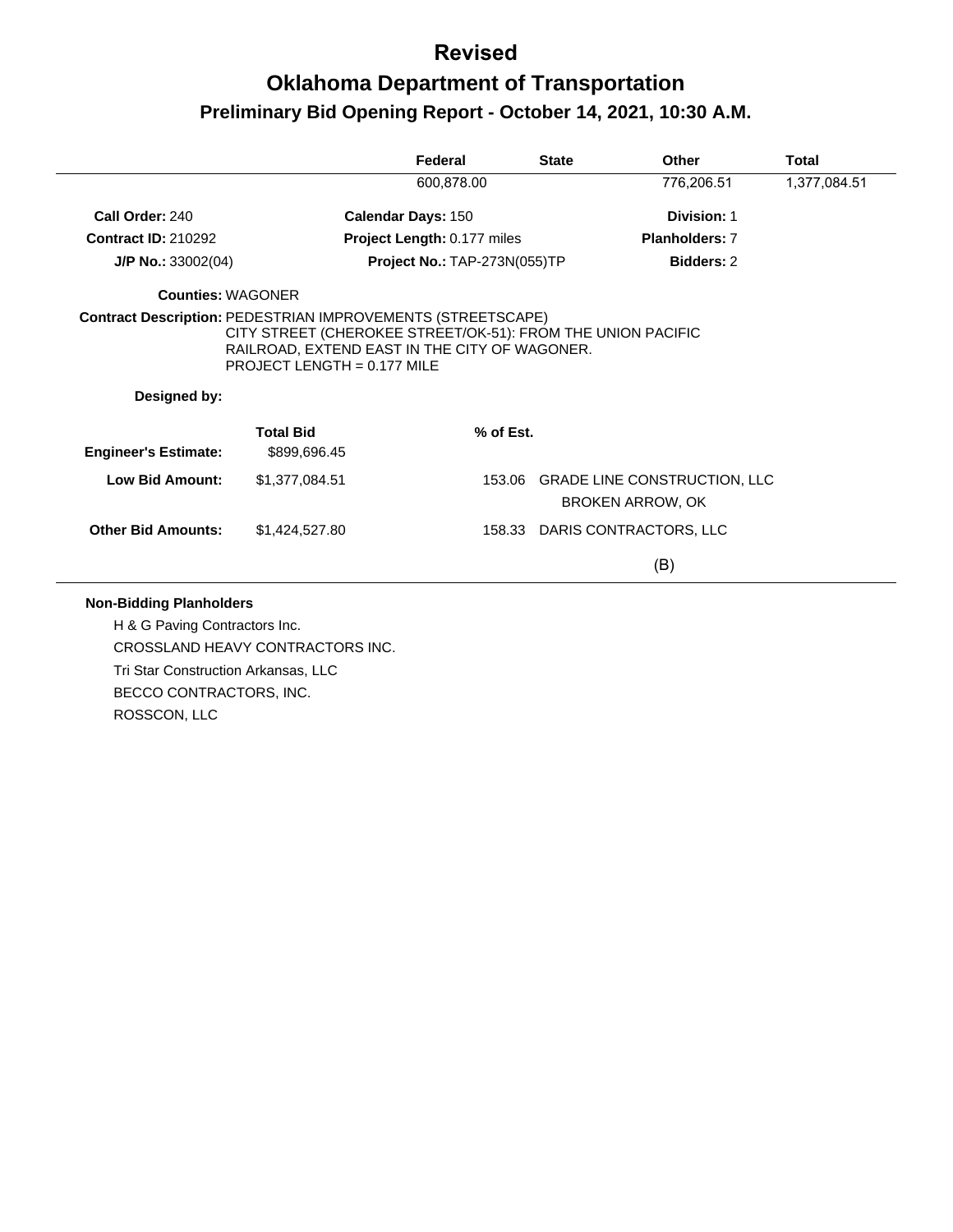## **Oklahoma Department of Transportation Preliminary Bid Opening Report - October 14, 2021, 10:30 A.M.**

|                                                |                                                                                                                | Federal                                                             | <b>State</b> | Other                               | Total        |
|------------------------------------------------|----------------------------------------------------------------------------------------------------------------|---------------------------------------------------------------------|--------------|-------------------------------------|--------------|
| Rejected                                       |                                                                                                                | 1,007,095.00                                                        | 941,260.40   | 1,018,644.60                        | 2,967,000.00 |
| Call Order: 245                                |                                                                                                                | <b>Calendar Days: 270</b>                                           |              | Division: 1                         |              |
| <b>Contract ID: 210293</b>                     |                                                                                                                | Project Length: 1.937 miles                                         |              | Planholders: 6                      |              |
| $J/P$ No.: 29665(04)<br>32840(04)<br>33002(04) |                                                                                                                | Project No.: SSP-273N(080)PM<br>NHPP-273N(083)AD<br>TAP-273N(055)TP |              | <b>Bidders: 2</b>                   |              |
| Counties: WAGONER                              |                                                                                                                |                                                                     |              |                                     |              |
|                                                | SH-51: FROM 0.1 MILES EAST OF THE US-69                                                                        |                                                                     |              |                                     |              |
|                                                | JUNCTION, EXTEND EAST IN WAGONER.<br>PROJECT LENGTH = $1.937$ MILES<br>Designed by: ATKINS NORTH AMERICA, INC. |                                                                     |              |                                     |              |
| <b>Engineer's Estimate:</b>                    | <b>Total Bid</b><br>\$2,375,694.15                                                                             | % of Est.                                                           |              |                                     |              |
| <b>Low Bid Amount:</b>                         | \$2,967,000.00                                                                                                 | 124.89                                                              | TULSA, OK    | BECCO CONTRACTORS, INC.             |              |
| <b>Other Bid Amounts:</b>                      | \$3,143,567.77                                                                                                 |                                                                     |              | 132.32 GRADE LINE CONSTRUCTION, LLC |              |

H & G Paving Contractors Inc. APAC-CENTRAL, INC. CROSSLAND HEAVY CONTRACTORS INC. ROSSCON, LLC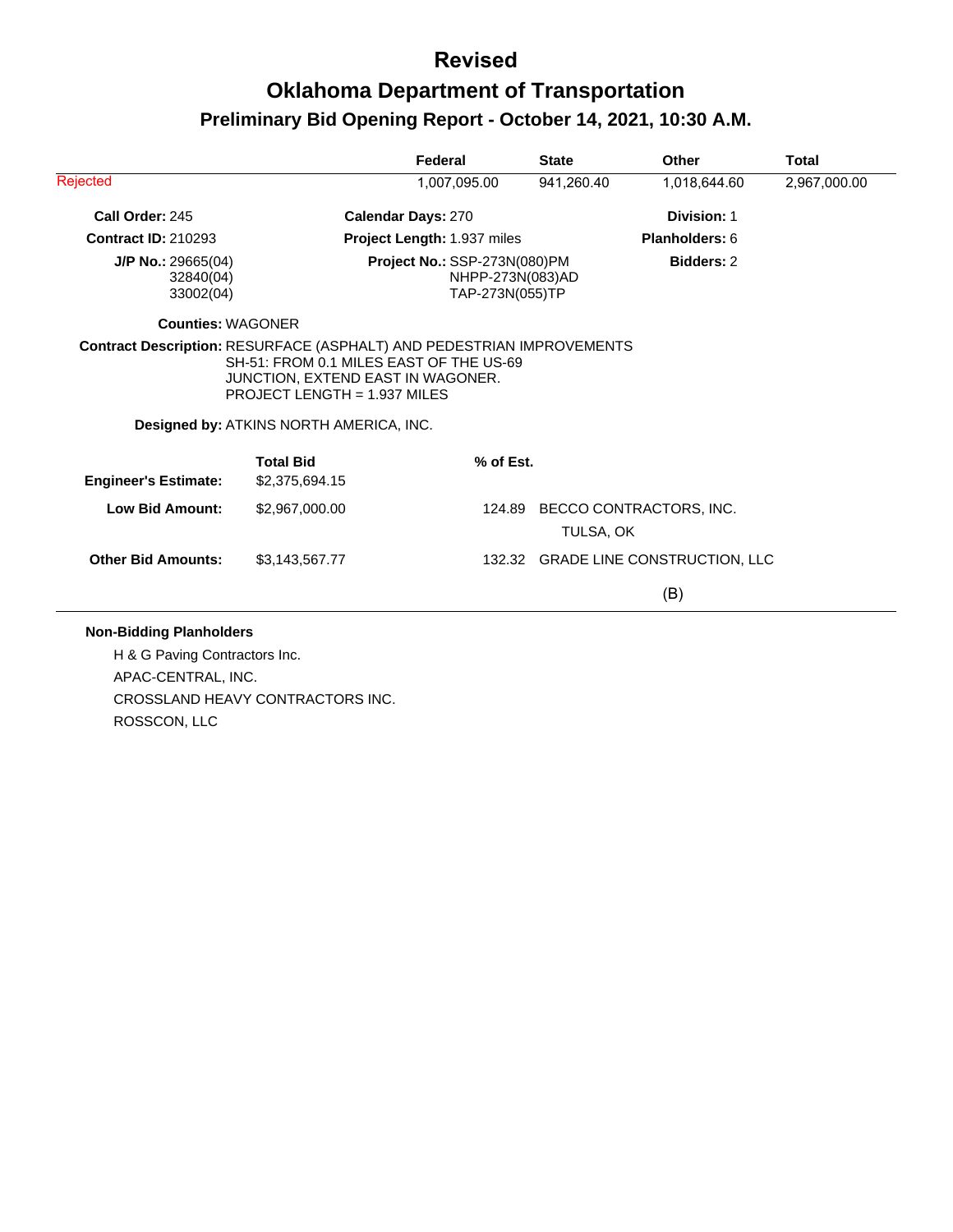## **Oklahoma Department of Transportation Preliminary Bid Opening Report - October 14, 2021, 10:30 A.M.**

|                                                    |                                                                                                                                   | Federal                      | <b>State</b> | <b>Other</b>                   | <b>Total</b> |
|----------------------------------------------------|-----------------------------------------------------------------------------------------------------------------------------------|------------------------------|--------------|--------------------------------|--------------|
|                                                    |                                                                                                                                   | 350,000.00                   |              | 85,496.33                      | 435,496.33   |
| Call Order: 250                                    |                                                                                                                                   | <b>Calendar Days: 75</b>     |              | Division: 5                    |              |
| <b>Contract ID: 210294</b>                         |                                                                                                                                   | Project Length: 0.171 miles  |              | Planholders: 9                 |              |
| J/P No.: 32925(04)                                 |                                                                                                                                   | Project No.: STP-275C(069)Cl |              | Bidders: 8                     |              |
| <b>Counties: WASHITA</b>                           |                                                                                                                                   |                              |              |                                |              |
| <b>Contract Description: BRIDGE AND APPROACHES</b> | COUNTY ROAD (EW-125): OVER UNNAMED CREEK, 0.6 MILES<br>WEST OF THE SH-44 JUNCTION NEAR SENTINEL.<br>PROJECT LENGTH = $0.161$ MILE |                              |              |                                |              |
|                                                    | <b>Designed by: CIRCUIT ENGINEERING DISTRICT #7</b>                                                                               |                              |              |                                |              |
|                                                    | <b>Total Bid</b>                                                                                                                  | % of Est.                    |              |                                |              |
| <b>Engineer's Estimate:</b>                        | \$560,201.70                                                                                                                      |                              |              |                                |              |
| Low Bid Amount:                                    | \$435,496.33                                                                                                                      |                              | 77.74        | LOPP CONSTRUCTION, LLC         |              |
|                                                    |                                                                                                                                   |                              |              | STILLWATER, OK                 |              |
| <b>Other Bid Amounts:</b>                          | \$460,630.55                                                                                                                      | 82.23                        |              | SEWELL BROS., INC.             |              |
|                                                    | \$499,251.28                                                                                                                      | 89.12                        |              | K & R BUILDERS, INC.           |              |
|                                                    | \$538,478.75                                                                                                                      |                              | 96.12        | <b>RRY SERVICES LLC</b>        |              |
|                                                    | \$594,740.89                                                                                                                      |                              | 106.17       | HASKELL LEMON CONSTRUCTION CO. |              |
|                                                    | \$615,678.53                                                                                                                      |                              |              | 109.90 WYATT CONTRACTING, INC. |              |
|                                                    | \$777,316.50                                                                                                                      |                              |              | 138.76 EARTH BUILDERS, L.P.    |              |
|                                                    | \$937,675.63                                                                                                                      |                              | 167.38       | DOWNEY CONTRACTING, LLC        |              |
|                                                    |                                                                                                                                   |                              |              | (D)                            |              |

#### **Non-Bidding Planholders**

BRIDGECO CONTRACTORS, INC.